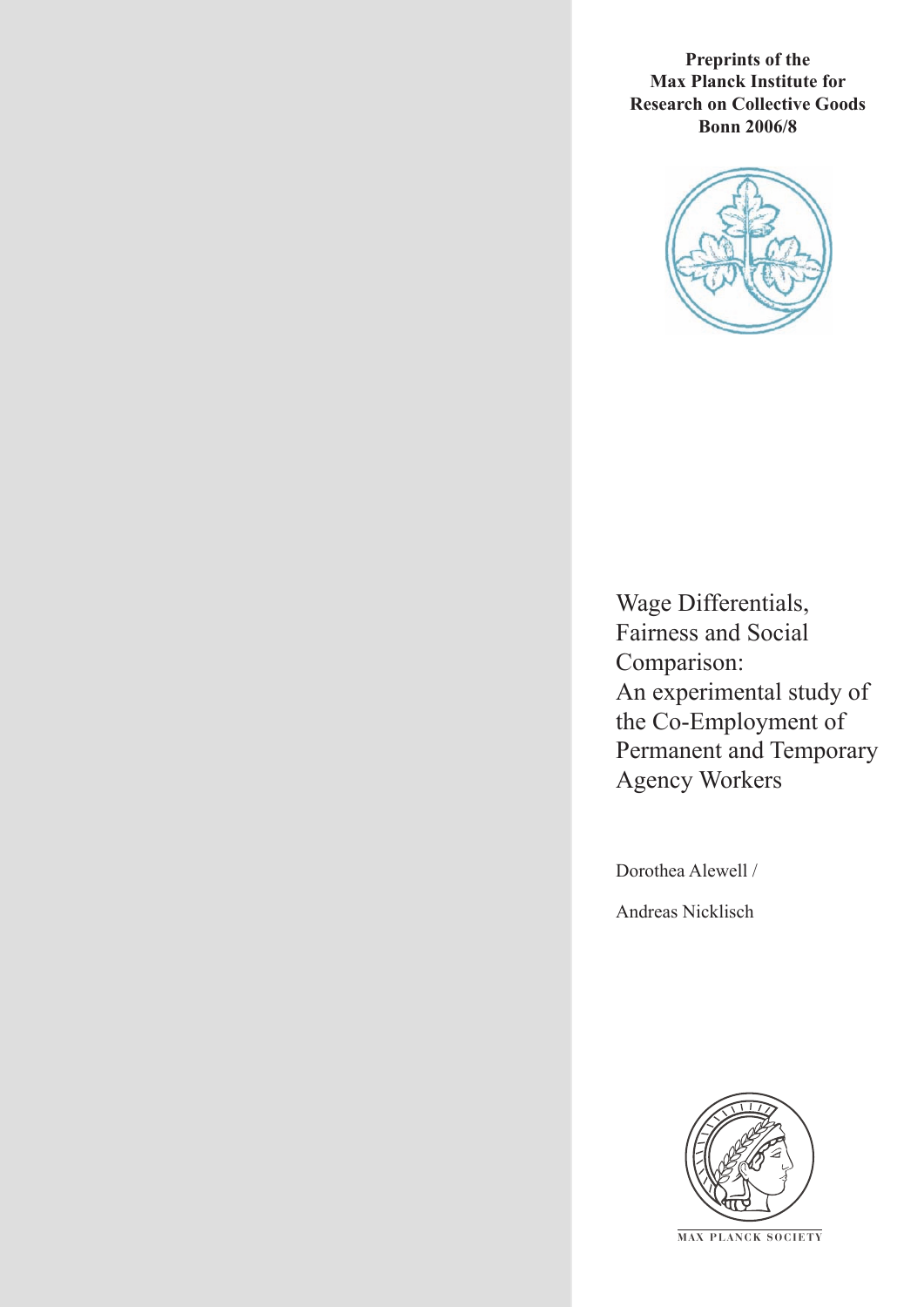

# **Wage Differentials, Fairness and Social Comparison: An experimental study of the Co-Employment of Permanent and Temporary Agency Workers**

Dorothea Alewell / Andreas Nicklisch

March 2006

Max Planck Institute for Research on Collective Goods, Kurt-Schumacher-Str. 10, D-53113 Bonn http://www.mpp-rdg.mpg.de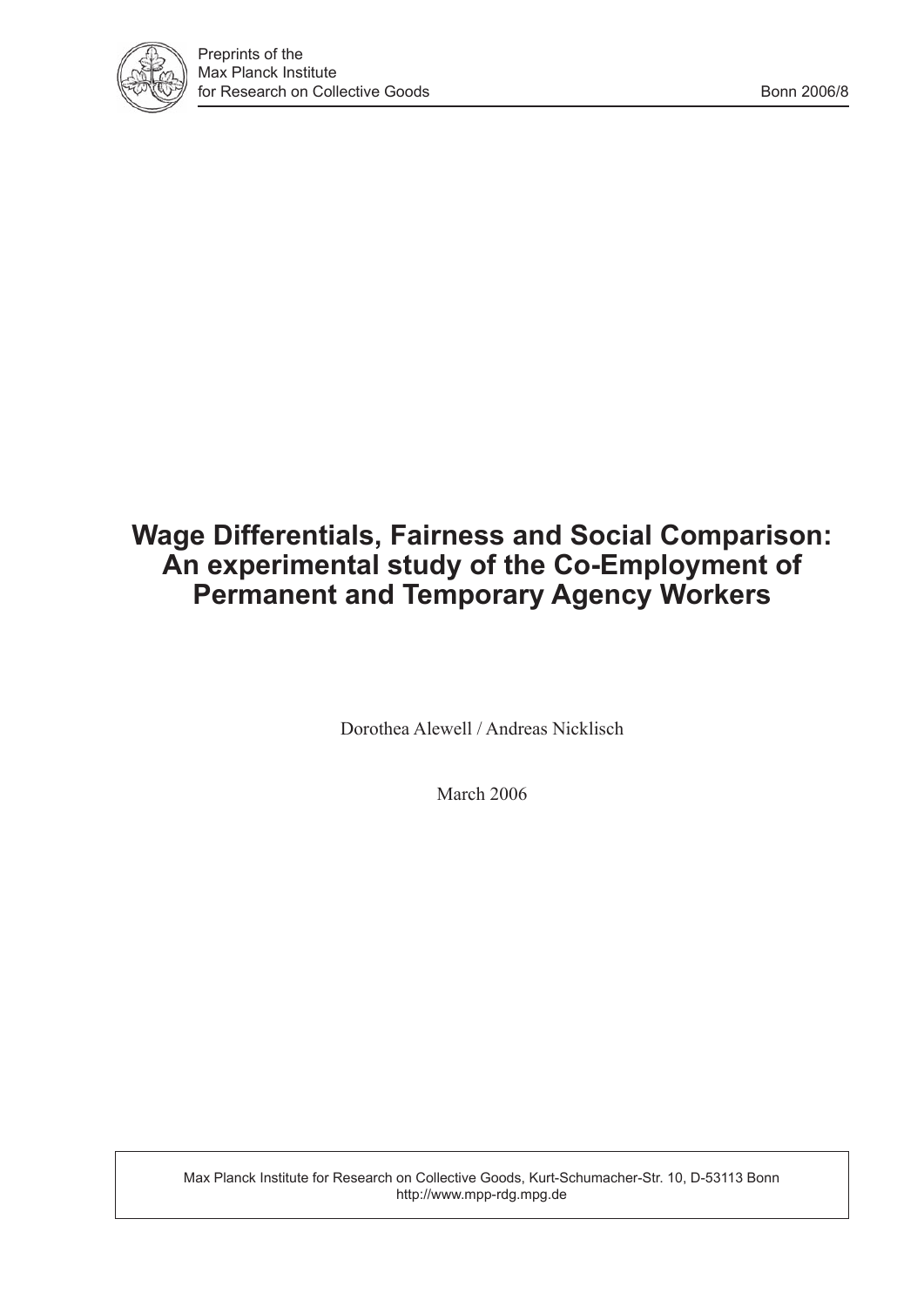## **Wage Differentials, Fairness, and Social Comparison: An experimental study of the Co-Employment of Permanent and Temporary Agency Workers†\***

Dorothea Alewell, *Friedrich Schiller University Jena, Chair for Business Administration, Human Resource Management and Organization; Carl-Zeiss-Strasse 3, D-07737 Jena, Germany; email* d.alewell@wiwi.uni-jena.de

Andreas Nicklisch, *Max Planck Institute for Research on Collective Goods; Kurt-Schumacher-Strasse 10, D-53315 Bonn, Germany; email* nicklisch@coll.mpg.de

## **Abstract**

Recent experimental literature in labor economics shows that fairness concerns make a substantial difference for working decisions. Our study systematically explores how the existence of multiple fairness foci influences wage setting and acceptance thresholds. Particularly, we focus on the effect of horizontal fairness concerns, i.e., the wage comparison among employees. For our experiment, we use an institutional design of wage negotiations among employers, employees and temporary agency workers. Working agencies hire these workers and rent them out to firms. Thereby, we create a heterogeneous background of the labour force. Although temporary agency workers do the same work, typically, they receive lower wages due to the intermediate agency. The results of our laboratory experiments indicate that the availability of information concerning co-employee's wage offers strongly influences the wage set and participants' acceptance of contracts. Whereas the relation of average wages is not influenced by the order of the decisions, the absolute level of wages is dependent on the decisions. We find that temporary agency workers who decide on a wage offer after permanent employees receive a premium in addition to their wages, while permanent employees take a cut in wages if they get their wage offer after temporary workers have decided on their offers. These results are more influenced by self-regarding social comparison preferences than by other-regarding horizontal fairness concerns.

## **Keywords**

Experimental economics, horizontal fairness norms, labour economics, social preferences, vertical fairness norms

## **JEL**

 $\overline{a}$ 

C92, J33, M12, M52

<sup>†</sup> We dedicate this article to our colleague, Wiebke Kuklys, who died while we were planning this study.

<sup>\*</sup> We are very grateful for comments and suggestions of Christoph Engel, Martin Hellwig and Stefan Magen.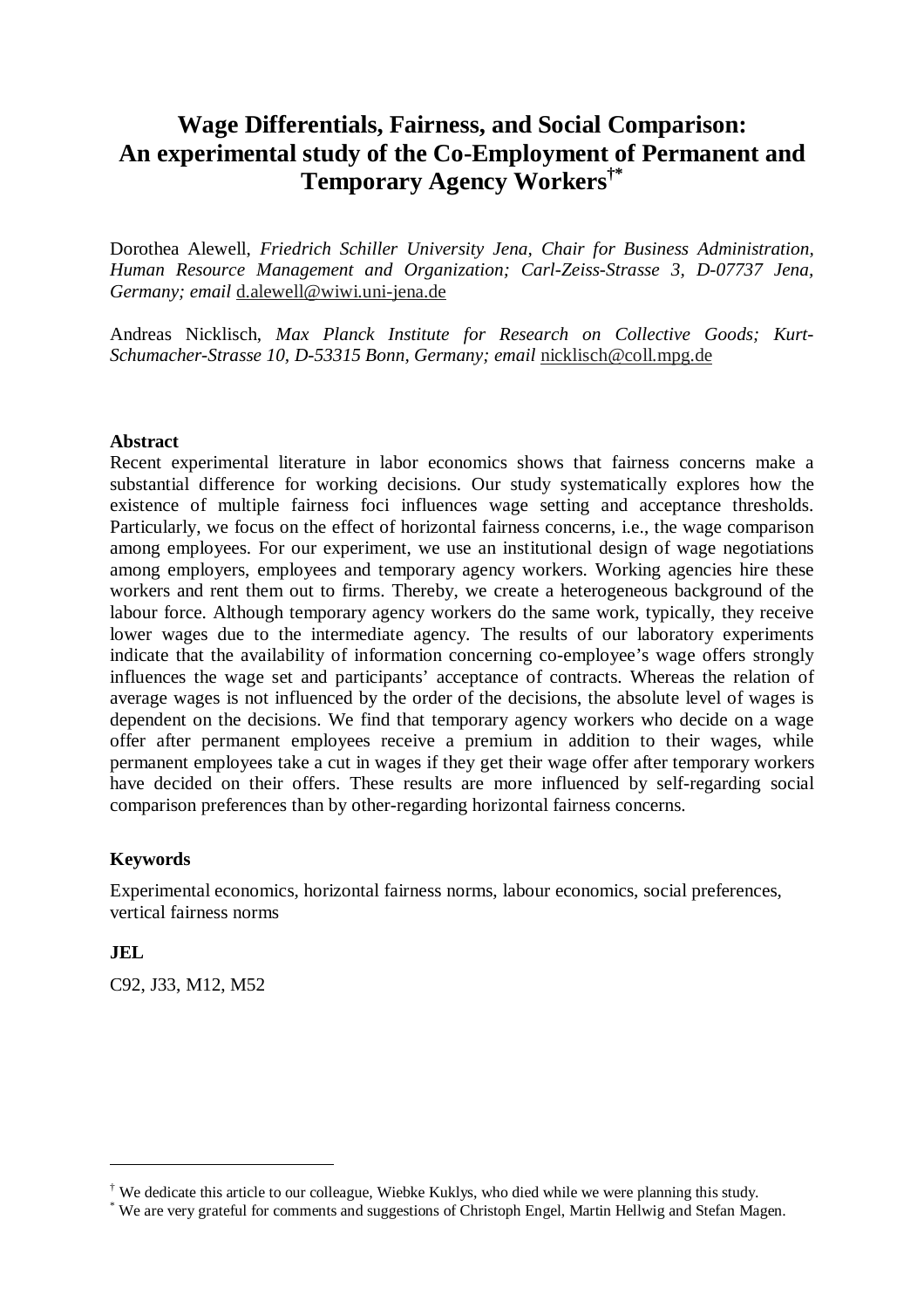#### **1. Introduction**

 $\overline{a}$ 

Fairness norms are highly relevant for work-related decisions in organizations and on the labour market. Although there has been much in-depth research on fairness issues,<sup>1</sup> many aspects of fairness behaviour are still not very well understood.<sup>2</sup> This is especially true for the relevance of fairness judgements in complex, rich settings where multiple reference points could guide behaviour. In the following, as one example of the wider class of situations with multiple fairness foci, we experimentally analyse the relation between two reference points for social preferences, vertical fairness considerations and horizontal fairness considerations in a complex ultimatum game setting with three interrelated ultimatum games. Hereby, we use the term "vertical fairness considerations" for the relation between the outcome distributions among proposers and responders in ultimatum games and responders' acceptance thresholds. By contrast, we use the term "horizontal fairness concerns" to characterize the relation between the outcome distributions among several responders and their acceptance thresholds. As one example, we consider the co-employment of regular employees and temporary agency workers. This situation is especially interesting since there are vertical foci, e.g., the payoffs of the respective contract partners (employee and employer, temporary work agency and temporary worker) *and* horizontal foci for fairness judgements, e.g., the absolute or relative wage of the other worker, with or without reference to other differences between the two types of workers. Moreover, this environment allows for different interpretations of fairness considerations. We model a situation where employees have to do the same work. Therefore, one may argue that only equal wages would treat temporary and regular employees fairly. On the other hand, in this institutional setting, there are obvious reasons that the wages of temporary and regular employees differ, since there is an intermediating agency between employers and temporary employees. Employers have to pay the agency as well, so that one can argue that wages for temps have to deviate from wages of regular employees. Our treatments systematically vary the sequential order of decisions, and, thereby, the available information about some of these possible fairness foci. We can, thus, derive information about the relevance of these elements in the formation of fairness judgements.

<sup>&</sup>lt;sup>1</sup> To name only a few more recent papers, for example, Bolten & Ockenfels, 2000, Dickinson & Tiefenthaler, 2002, Fehr & Schmidt, 1999, Gächter & Fehr, 2002, Kahnemann et al., 1986, Konow, 1996, 2000, 2001, 2003, Rabin 1993, and Scott, 2003.

<sup>&</sup>lt;sup>2</sup> For an early paper from the perspective of psychology, see Leventhal (1980); he identifies the multidimensionality of fairness concepts as one of the three major problems with equity theory.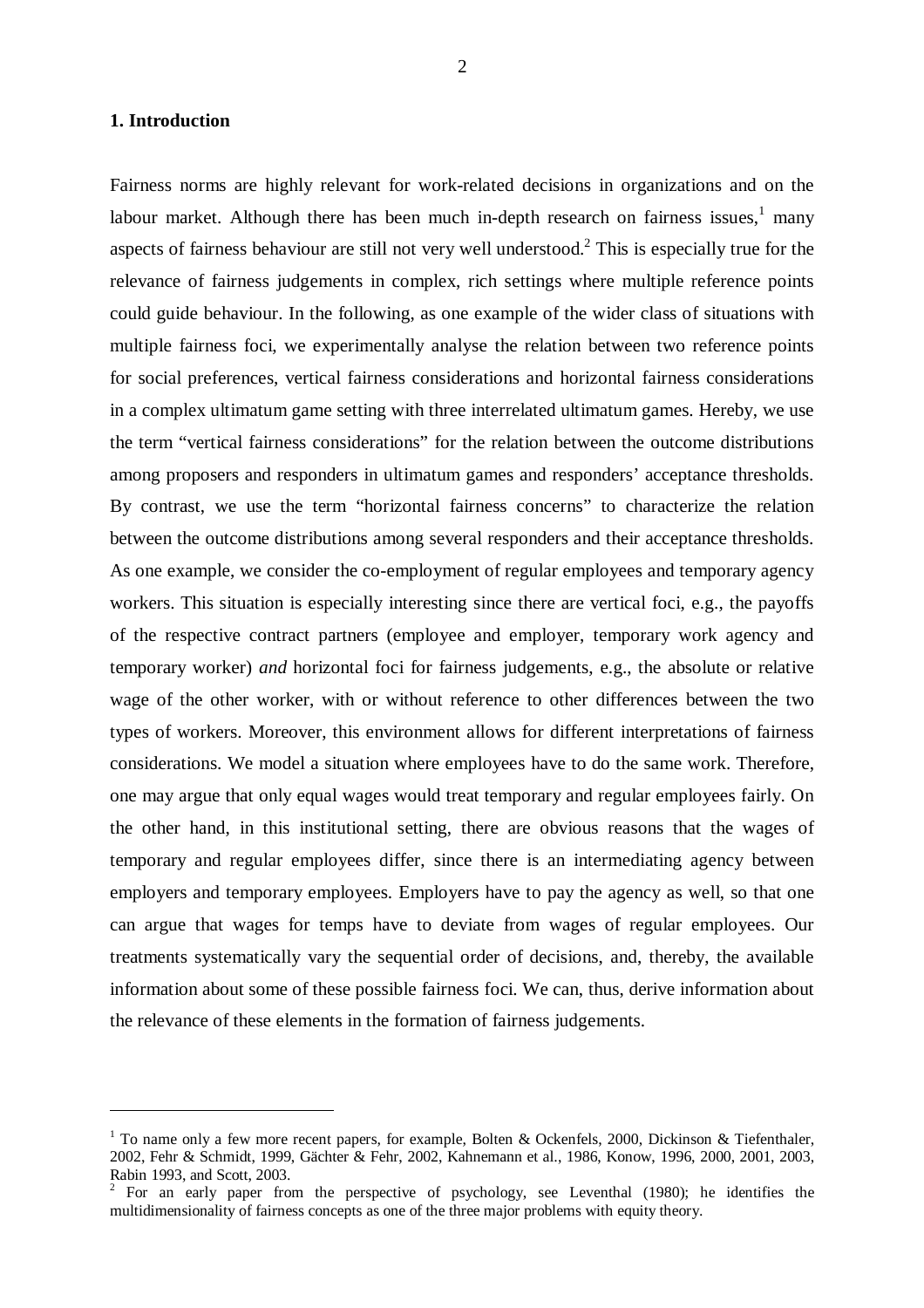The co-employment of hired and rented hands is only one example from a wider class of situations with multiple fairness foci. Particularly, we choose it as our example since it is currently of considerable political relevance in the European Union. Several institutional changes have been recently introduced that aim at decreasing unemployment by furthering temporary agency work. As an example, in order to increase the acceptance of temporary employment, Germany introduced the compulsory equal treatment of permanent and temporary employees if no collective agreement applies (Alewell et al., 2004).

The fairness and justice literature identifies different fairness norms, reference points or justice principles that can potentially guide the judgement on whether allocations are fair; for example, equality and needs, equity and desert, efficiency or accountability (Konow, 2003), absolute differences in pay-off versus relative pay-off (Bolten & Ockenfels, 2000, Fehr & Schmidt, 1999), changes in one's own pay-off versus pay-off relative to others (Scott, 2003), effects of entitlements (Kahnemann et al., 1986), total surplus or net surplus over reservation utility, horizontal fairness between different workers or vertical fairness between the employer and worker (Knez & Camerer, 1995). Despite the multiple insights on the effect of the context on fairness evaluations (for an in-depth overview, see Konow, 2003), specific hypotheses about the relevance of differing fairness norms are still to some extent speculative, since there are many situational factors that influence fairness evaluations – for example, the scope of the comparisons, the weighting of justice principles, competing forces such as fairness and self-interest and the relative importance of procedural and distributive justice  $(Konow, 2003).$ <sup>3</sup> Therefore, at this point in the research, much can still be learnt from experimental studies with multiple fairness foci that systematically vary aspects of the situation.

Apparently, within organizations and on labour markets, multiple foci of fairness are relevant in many contexts, e.g., regarding wage decisions concerning employees with differing sets of human capital investment and heterogeneous needs doing the same work, layoff decisions concerning workers with differing seniority, family responsibilities, outside options and performance, training investment decisions for employees with differing performance, outside options and future employment perspectives. For our analysis, we chose the issue of the co-employment of regular employees and temporary agency workers under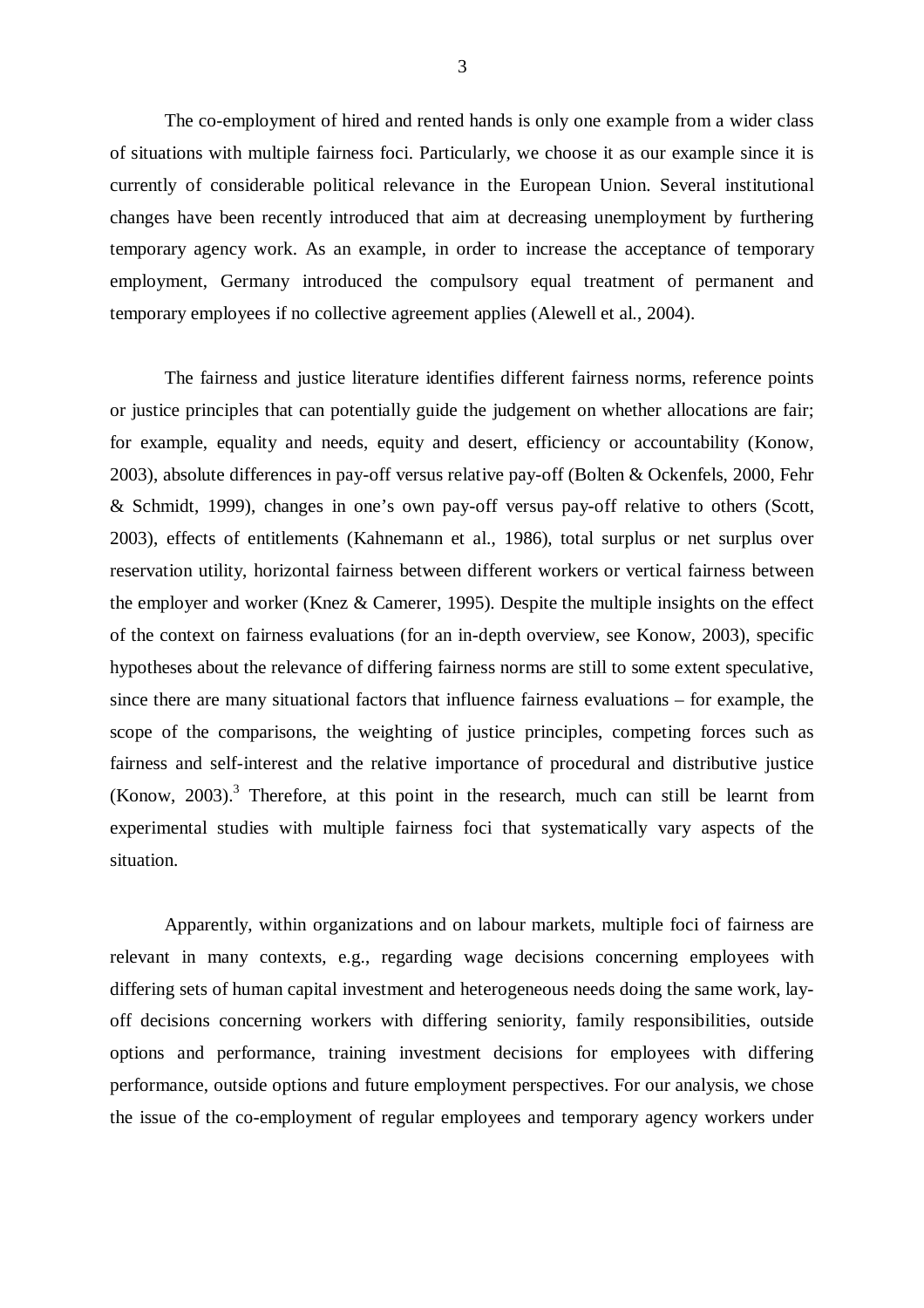heterogeneous contracts, since this allows us to investigate not only two employees, but also two employers with differing characteristics. Thus, horizontal as well as vertical social comparisons or foci for fairness judgements are available. The game theoretic solution does not hold for the standard results of standard ultimatum games with two players and outside options of zero. Rather some kind of fairness consideration will be relevant (see, for example Güth et al., 1982, Güth & Tietz, 1990, Güth et al., 1998, Camerer, 2003). Generally, in simple two-player ultimatum games with outside options of zero, responders accept splits of between twenty and fifty percent, while lower offers are frequently rejected (Camerer, 2003).

In ultimatum games with more than two persons, multiple foci for fairness judgements may result, as horizontal or vertical comparisons could be relevant. Positive, but different, outside options of responders further add possible foci. Knez and Camerer (1995) conduct a three-player ultimatum game with one proposer offering to two responders. These have positive, but differing, outside options. Observations are based on the strategy method. Both ultimatum games are independent from each other because neither responder's decision has any direct impact on the other ultimatum game. However, the design offers opportunities for social comparison not only vertically, between proposer and responder as in standard ultimatum games, but also horizontally, between the two responders, as well. The experimental data indicate that approximately half the responders obviously conducted a social comparison between responders, while the other half of the responders, as well as proposers, did not. Consequently, this setting led to rejection rates of approximately fifty percent of all the offers, much higher rates than in other studies. The authors argue that the introduction of multiple possible foci for fairness judgements resulted in a self-serving bias (Babcock et al., 1996) or egocentric selections between these different foci of fairness judgements for each player:<sup>4</sup> While proposers select a fairness standard which leads to relatively low offers, responders focus on reference points which lead to high offers, and therefore reject the lower offers more frequently than in the simple ultimatum game. Moreover, even for those individuals who apply social comparisons between responders, the strength of this motive seems to hinge, in a critical and complex way, on the size of the payoffs received by the proposer and the other responder. Thus, the relevance of horizontal fairness judgements – as opposed to vertical fairness standards, which are very well

<u>.</u>

<sup>&</sup>lt;sup>3</sup> Besides situational factors, different cultural reference points for fairness (for an overview, see Camerer, 2003, chapter 2) and gender differences in fairness behavior (e.g. Dickinson & Tiefenthaler, 2002) are found in experiments.

 $4 \text{ K}$ onow (2000) elaborates on these issues with respect to the 'accountability' principle of fairness.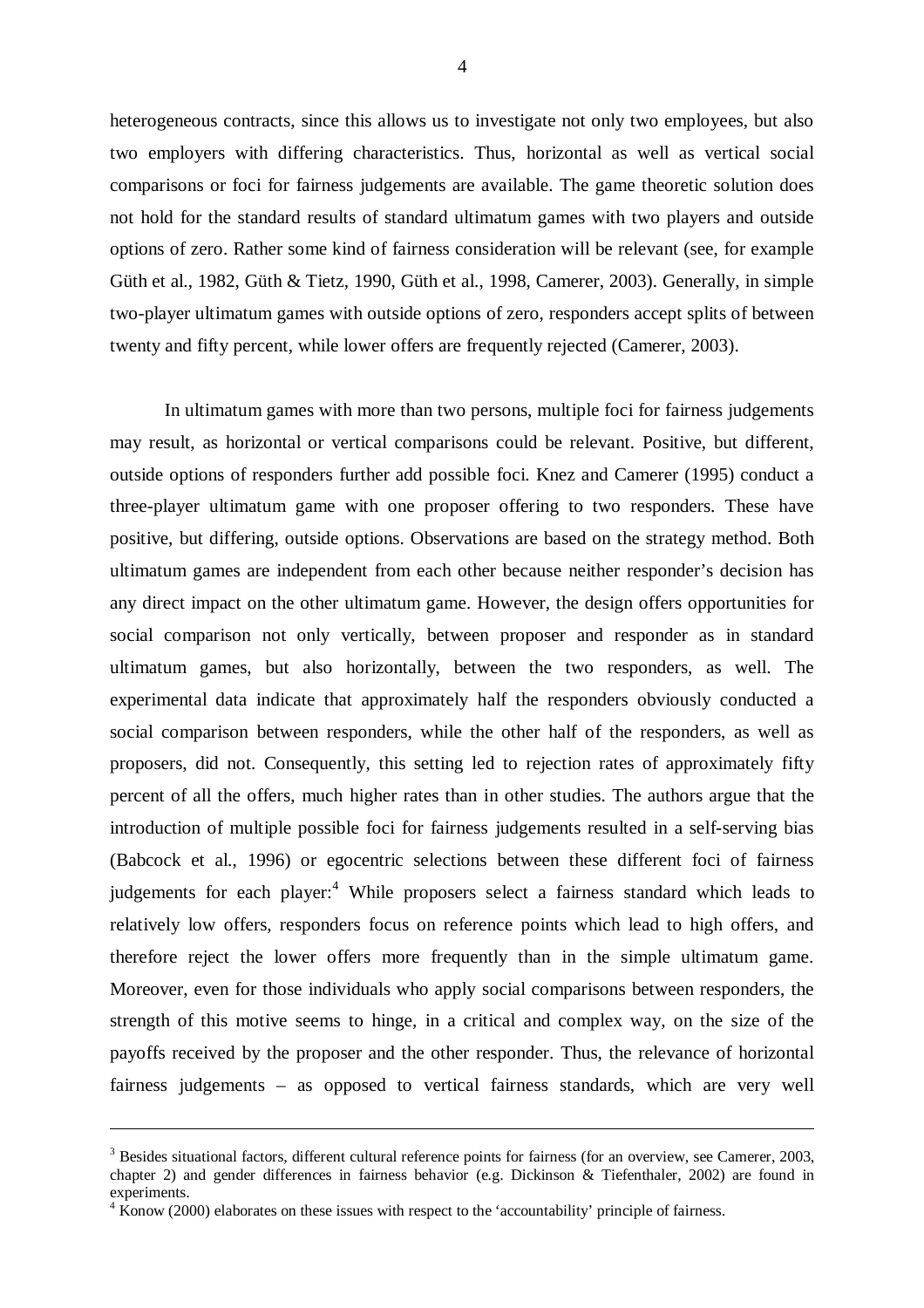documented in the experimental literature – is quite ambiguous even for simple situations where the single ultimatum games are not directly interrelated.<sup>5</sup> Extending this insight, we concentrate on the analysis of multiple foci for fairness judgements and construct three interrelated ultimatum games with four players, where the result of the first ultimatum game influences the third game.

Yet many different contextual elements might be relevant for the selection of fairness foci. The available information will influence the fairness judgement, as non-available information might be neglected in the decision or be substituted by ceteris paribus assumptions (see Konow, 2003). Of course, the importance of the sequential order of decisions and the availability of precise information for decisions has been analysed extensively. The theoretical analysis (e.g., Bagwell, 1995, Huck & Müller, 2000, Schelling, 1960) predicts a strategic advantage for those parties who first decide about their share of a common pie, such that the first movers receive the entire surplus from the bargaining. However, since the work of Güth et al. (1982), it has been obvious in the experimental literature about ultimatum bargaining that there is no clear-cut first mover advantage because of the effect of vertical fairness concerns. Studies dealing with horizontal concerns attempt to differentiate among second movers, i.e., responders in sequential but independent ultimatum games. Again, theory predicts that there is neither a first responder advantage nor a second responder advantage. Yet, as shown by Charness & Kuhn (2004), the observation of coworkers wages is quite important for workers' effort decisions. The main result is that firms react to the fact that wages become public by suppressing wage dispersion, obviously anticipating negative reactions by workers to large wage differences. Thus, wage secrecy and wage compression policies have relevant implications for firms' performance. Consequently, there is a second responder advantage; specifically, responders who observe other responders' decisions receive a premium in order to avoid negative wage discrimination, which violates their – horizontal – fairness needs.

With these results in mind – selected out of the large number of possible elements on which further research is needed – our paper focuses on the effect of the sequential order of decisions and the resulting availability of information that can be used to form reference points. We extend the setting of Charness & Kuhn (2004) by introducing an intermediating

 $\overline{a}$ 

<sup>&</sup>lt;sup>5</sup> Knez and Camerer (1995, p. 67, fn 2) conclude that to understand how fairness issues affect organizations, "richer games that are more like complicated organizations" would be required, with three player ultimatum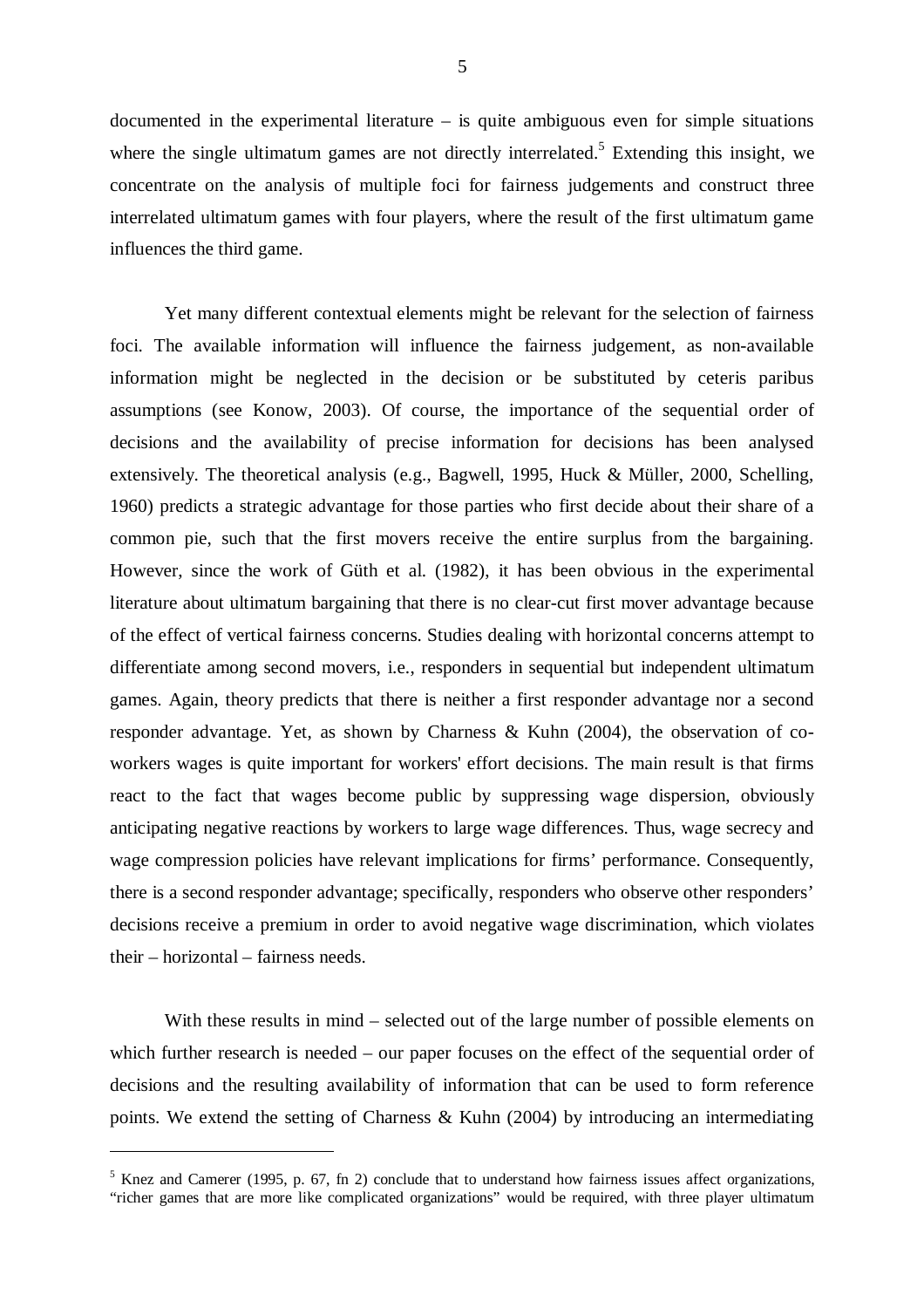agency for – temporary – employees. Thus, the fairness considerations for the relation between employer, agency and temporary employee are more complex. We avoid the salience of equivalent wage offers among employees. Rather, we will test whether there is some kind of substitution effect between horizontal and vertical fairness considerations. Particularly, we analyse the direction of horizontal fairness considerations. One may argue that players have other-regarding needs. If so, a ratio of offers substantially discriminating against any of the responders will be rejected, not only offers discriminating against themselves. On the other hand, one can think of horizontal fairness considerations as social comparison needs so that offers that would have been below the acceptance threshold when no information was available become acceptable due to a favourable horizontal comparison. Our results clearly indicate that, indeed, the public information on wages functions as a social comparison norm. Yet, there is a two-sided effect. There are both second responder advantages, as well as second responder disadvantages, due to horizontal fairness concerns. Those responders who observe decisions of other responders with higher outside options receive a premium. Apparently, proposers anticipate the horizontal fairness concerns of the observing responder and increase their offers. However, those responders who observe decisions of other responders with lower outside options receive lower wage offers, which are nevertheless acceptable due to their horizontal comparison. Thus, proposers benefit from the responders' expected needs for social comparison in this setting.

This paper is organized as follows: Section 2 introduces the model of the interdependent ultimatum game and develops the theoretical predictions. Section 3 reports the experimental design. Section 4 elaborates on hypotheses for players' behaviour and discusses counterarguments. Section 5 shows the results of the laboratory experiments, while Section 6 concludes the paper with a discussion.

#### **2. The model**

<u>.</u>

There are four players in our model: an employer or principal *P*, a temporary work agency *A*, an employee *a* (hired hand) and a temporary agency worker *r* (rented hand). For both workers, *a* and *r*, we assume that effort and effort costs are exogenously given, and can therefore be excluded from our analysis. Wage payments are thus the only relevant decision parameters for the two employees. Both workers  $i = \{r, a\}$  have positive, but differing, reservation utilities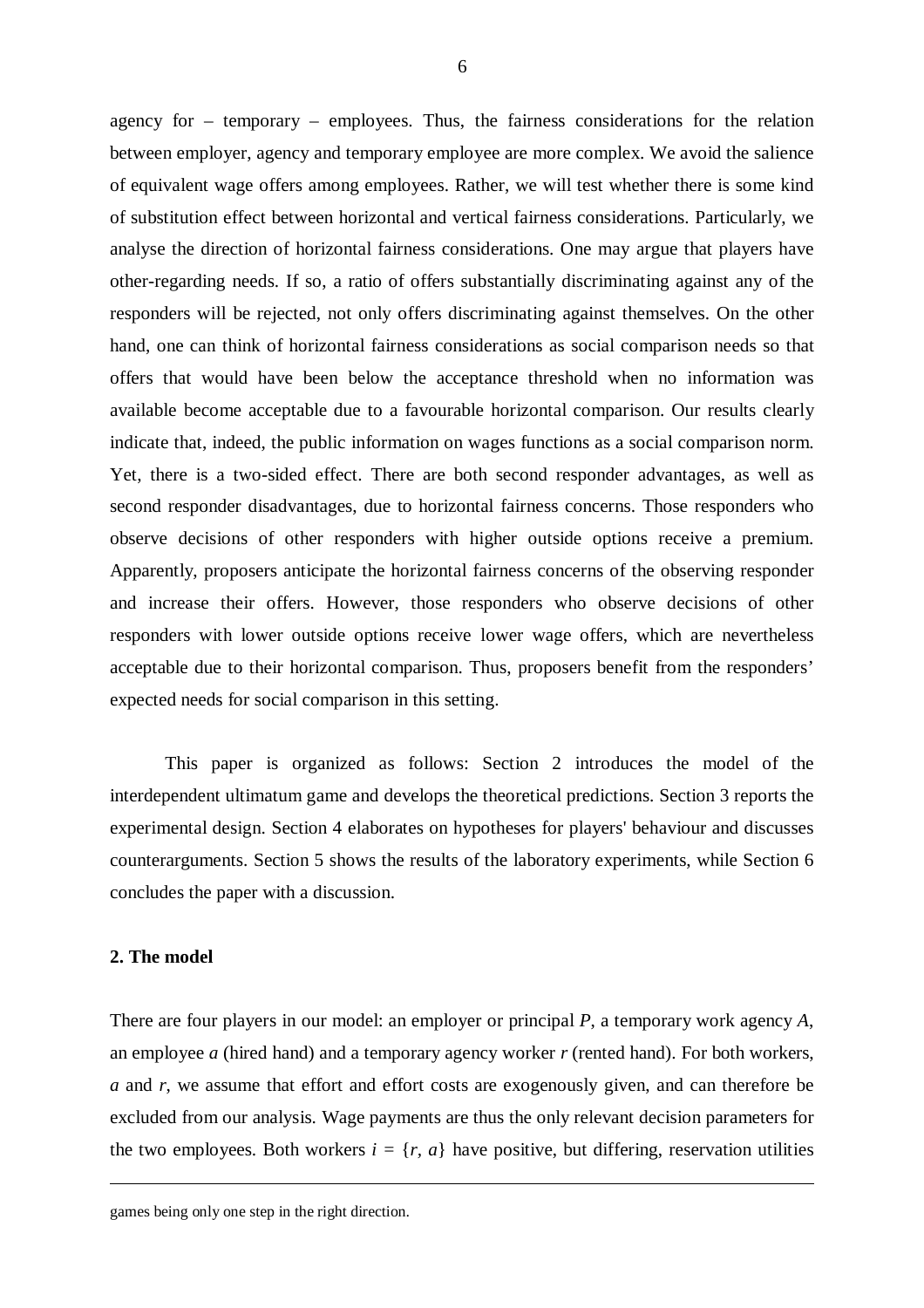$U_i$  from unemployment benefits. Employee *a* has a larger reservation utility than temporary worker  $r$ ,  $U_a > U_r$ . If employed, they both do the same work. Therefore, each worker has the same level of productivity, denoted as ∆. We assume that all reservation utilities and productivity are common knowledge.

Agency *A* can employ temporary worker *r* and offer *r*  $w_r$ . If *r* accepts this offer, he is under contract with *A* and earns  $w_r$ ; if not, he earns unemployment benefit  $U_r$ . Employer *P* has to decide on the wage offer *w*a made to employee *a*. If *a* accepts, employee *a* works for *P* and earns *w*a; if he does not agree, he remains unemployed and earns unemployment benefit *U*a. Additionally, *P* can contract with temporary work agency *A* to temporarily hire worker *r*. For this, he offers the agency a hiring fee  $w_A$ . If *A* accepts (conditional on *r*'s acceptance of the contract with agency *A*), then worker *r* is hired out to *P*. Otherwise, *A* hires out *r* for an outside option, yielding  $U_A$  for the agency. Defining

(1) 
$$
\delta_i = \begin{cases} 1 & \text{if } i \text{ accepts} \\ 0 & \text{otherwise} \end{cases}
$$

for  $i = \{a, r, A\}$ , we can compute the profit of *P* as

(2) 
$$
\pi_{P} = (\delta_{A}\delta_{r} + \delta_{a})\Delta - \delta_{a}W_{a} - \delta_{A}W_{A}\delta_{r}.
$$

The profit of agency *A* is given by

(3) 
$$
\pi_A = \delta_r(\delta_A w_A + (1 - \delta_a)U_A - w_r),
$$

while rented hand *r* earns

$$
\pi_r = \delta_r w_r + (1 - \delta_r) U_r,
$$

and hired hand *a* receives

(5) 
$$
\pi_a = \delta_a w_a + (1 - \delta_a) U_a.
$$

Assuming  $2\Delta > U_A + U_a + 2\varepsilon$ , with  $\varepsilon$  denoting the smallest feasible increment, and further assuming  $U_A > U_r + \varepsilon$ , the unique subgame perfect Nash equilibrium of this game is characterized by

(6)  
\n
$$
w_r = U_r + \varepsilon
$$
\n
$$
w_a = U_a + \varepsilon
$$
\n
$$
w_A = U_A + \varepsilon
$$
\n
$$
\delta_i = 1 \text{ for } i = \{a, r, A\}.
$$

Note that the optimal wage offers are independent of the wage offers to other players, but depend solely on the reservation utilities.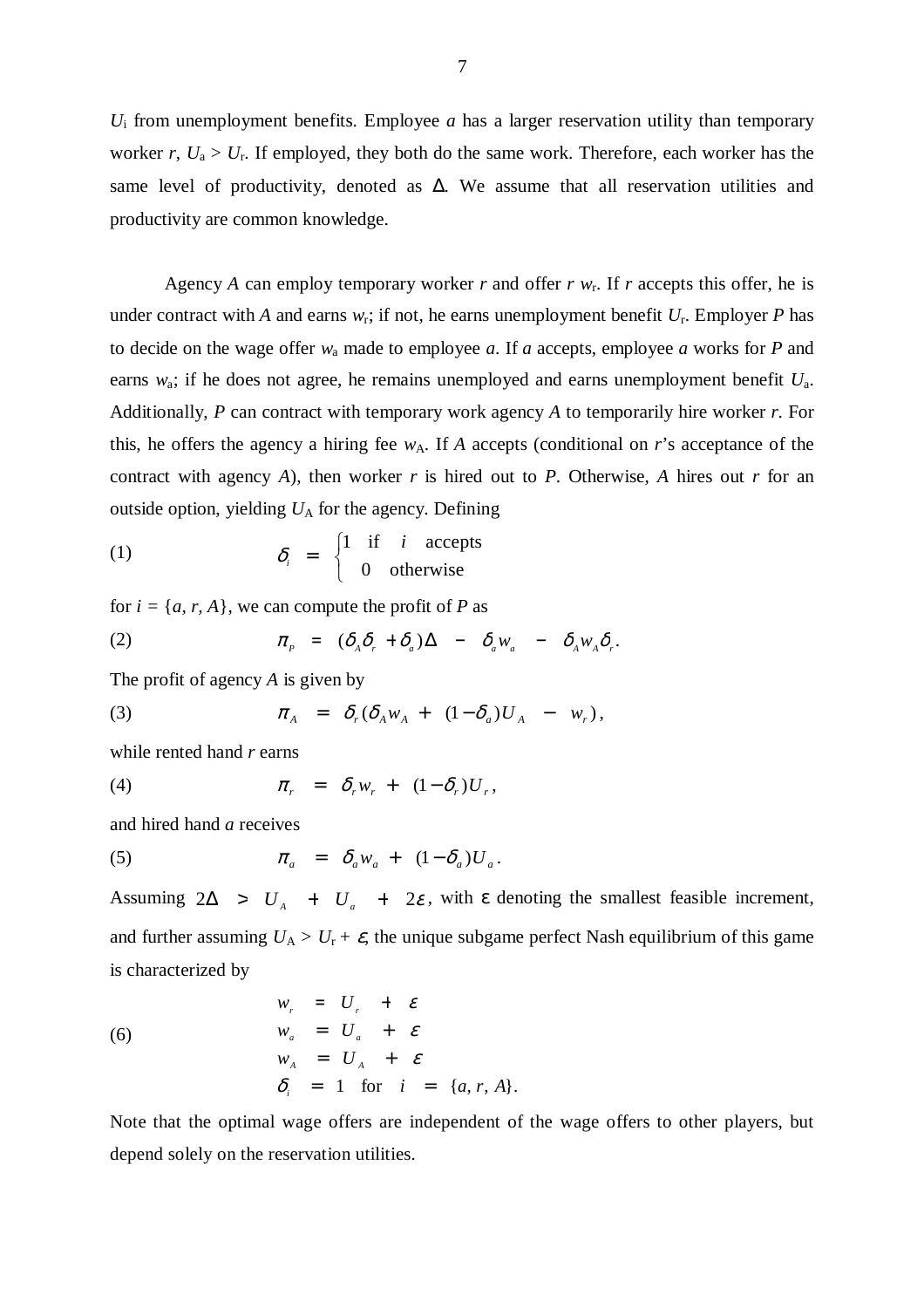As can easily be seen by this model description, the model contains three interrelated ultimatum games. While the two ultimatum games between the two employers *P* and *A* and their respective employees *a* and *r* are independent from each other, but could be interrelated indirectly by a horizontal social comparison if participants received information about the wage offers to the other players, the result of the ultimatum game between the two employers *P* and *A* has a direct effect on the game between *A* and *r*, as the renting out fee  $w_A$ , if accepted, defines the size of the pie that can be divided between *A* and *r*.

#### **3. Experimental designs and treatments**

The experiment was conducted at the EconLab at the University of Bonn, Germany in October, November and December 2005.<sup>6</sup> Participants were students from Bonn University. As the experiment aims at testing for the influence of the differing fairness foci of the participants, we designed two treatments which vary the information that is available for the two employees by changing the sequential order of the decisions. In both treatments the ultimatum game between *P* and *A* is conducted first. Additionally, *A* chooses the wage offer  $w_r$ , and all participants are informed about offer  $w_A$  and *A*'s decision  $\delta_A$ . The order of the other two ultimatum games, however, differs in the two treatments:

- i. In the treatment "staff", employer *P* offers  $w_a$  first, and employee *a* makes his decision  $\delta_a$ . Employee *r* is informed about  $w_r$ ,  $w_a$  and  $\delta_a$ , and makes his decision.
- ii. In treatment "temp", the game between agency *A* and worker *r* is conducted first. Employee *a* is informed about  $w_a$ ,  $w_r$  and  $\delta$ <sub>r</sub>, and makes his decision.

The information sets can described as follows, with superscripts R and S denoting the treatments "staff" and "temp":<sup>7</sup>

$$
I_a^s = \{w_A, \delta_A, w_a\}
$$
  
\n
$$
I_r^s = \{w_A, \delta_A, w_a, \delta_a, w_r\}
$$
  
\n
$$
I_a^t = \{w_A, \delta_A, w_r, \delta_r, w_a\}
$$
  
\n
$$
I_r^t = \{w_A, \delta_A, w_r\}.
$$

(7)

 $\overline{a}$ 

<sup>&</sup>lt;sup>6</sup> Experiments were computerized using zTree (Fischbacher, 1999). For the recruitment of subjects, we used Orsee (Greiner, 2004).

 $<sup>7</sup>$  Participants knew about reservation utilities and productivity, which we have not explicitly mentioned here.</sup>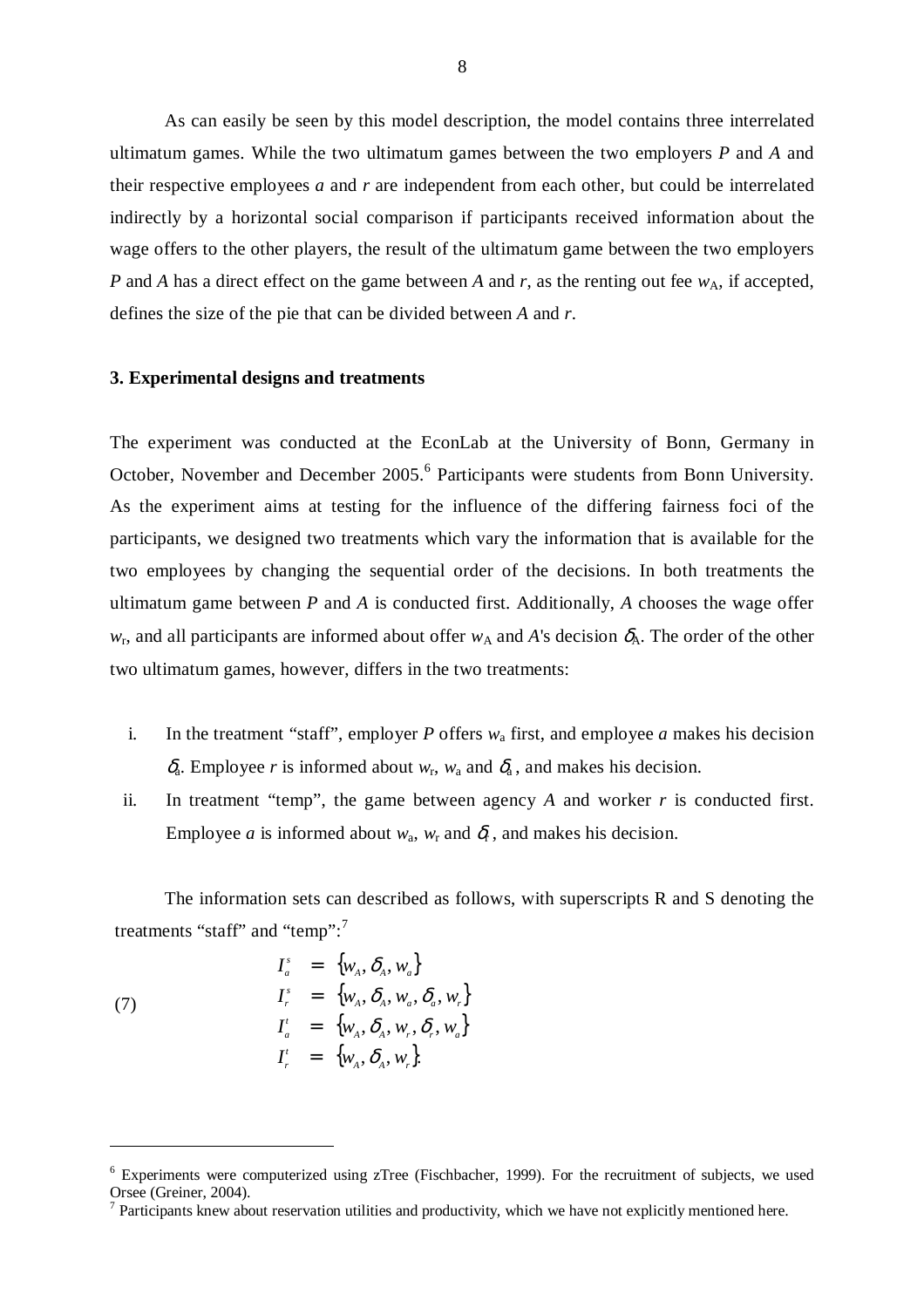Thus in the treatment "staff", players *r* had information about an additional horizontal fairness focus, while in the treatment "temp", this additional information was available for players *a*.<sup>8</sup> Productivity ∆ of an individual worker was set as 19 experimental currency units, while the reservation pay-offs were defined by  $U_a = 3$ ,  $U_r = 1$ , and  $U_A = 10$  experimental currency units.

Before starting the experiment, participants had sufficient time to study the instructions and ask questions privately. In the instructions we referred explicitly to wage negotiations between firms, agencies, employees and temporary employees, which made it easy for participants to understand the entire structure of the experiment. We then applied a questionnaire, which tested participants' understanding of the game and of the pay-off structure.<sup>9</sup> Only participants with a sufficient understanding and good test results were allowed to participate in the experiment. In total, 168 subjects participated in the 14 sessions, 7 for the "staff" treatment, and 7 for the "temp" treatment. Within each session, there were 3 subjects for each role. Each participant played 15 periods of the interdependent ultimatum game. We used a stranger design and constant roles, such that participants remained in the same role throughout the entire experiment, but were anonymously grouped together anew by chance in every round. The average length of the experiment was 60 minutes. In addition to a fixed show-up fee of  $\in$  4, players earned variable pay-offs according to their decisions in the game. All experimental currency units were converted at a rate of 24 units for  $\epsilon$  1.00 at the end of the experiment. Average pay-offs were  $\epsilon$  7.26 (standard deviation, hereafter abbreviated sd, 1.36) for the *P* role, € 3.16 (sd 0.75) for the *A* role, € 5.05 (sd 0.98) for the *a* role, and € 3.08 (sd 0.67) for the *r* role.

#### **4. Hypotheses**

Starting with the results of standard ultimatum games, our first hypothesis targets vertical fairness issues between agency  $A$  and temporary worker  $r$ , on the one hand, and between employer *P* and employee *a*, on the other hand.

#### *H<sup>1</sup>* **(***Standard vertical fairness concerns between employers and employees***):**

Against the background of the cooperative Nash solution, the size of the pie that can be divided between the players of the ultimatum games has to be calculated as a surplus over the reservation pay-offs. Standard results of ultimatum games with zero reservation utilities show

l

<sup>&</sup>lt;sup>8</sup> The instructions for treatment "staff" can be found in appendix A.

 $9^9$  See appendix B.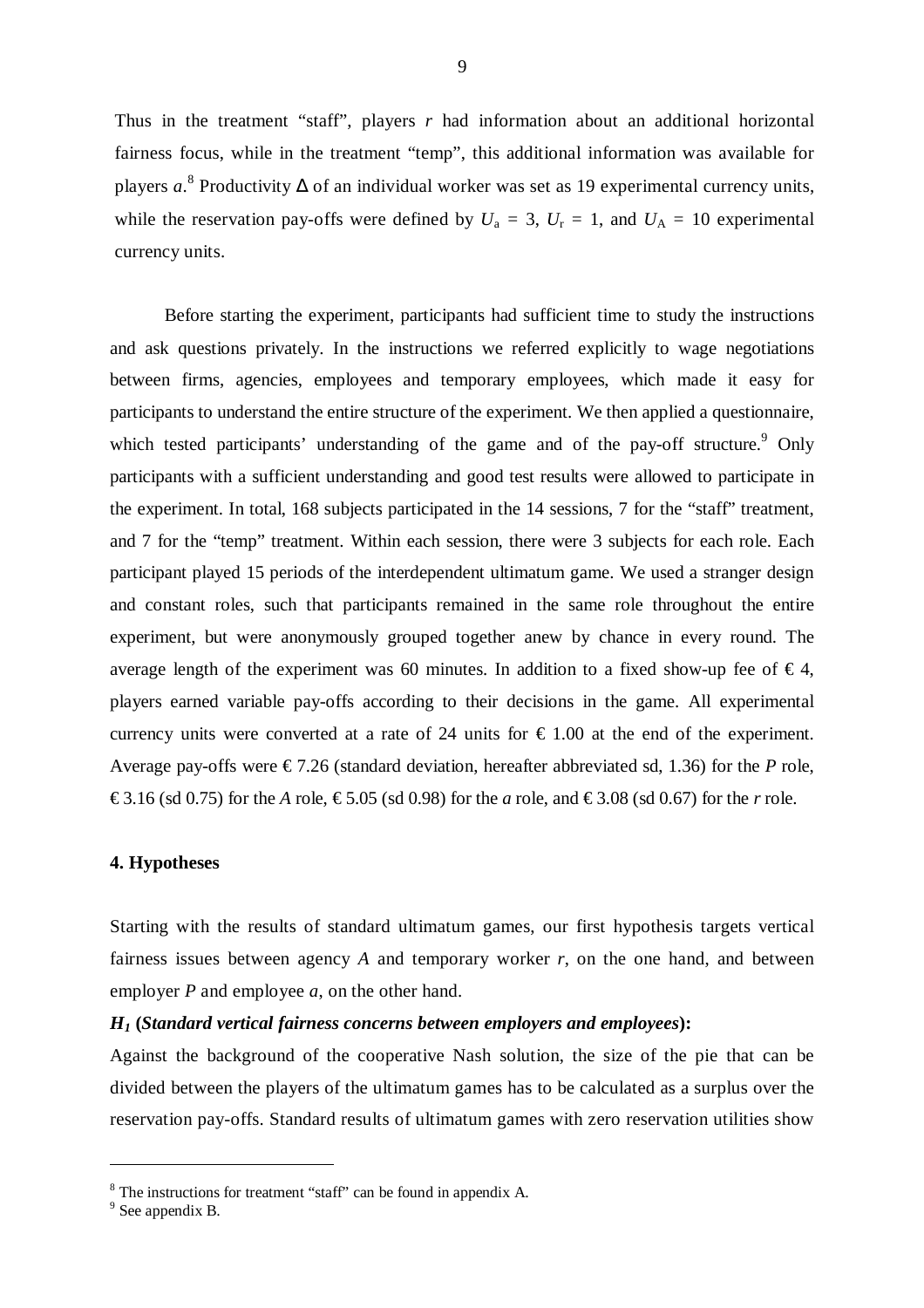that offers of between 20 and 50 percent of the total size of the pie are frequently made and accepted (e.g., Camerer, 2003). Combing both results, for the standard ultimatum games, i.e., between *P* and *a*, and between *A* and *r*, we expect proposers' offers to share the respective size of the surplus over reservation utilities approximately equally. For the upper limit, we expect 0.5, while for the lower limit we expect 40 percent of the upper limit, i.e., 0.2 of the surplus, or

(8) 
$$
\begin{cases} w_r = U_r + \alpha_1 (w_A - U_r) \\ w_a = U_a + \alpha_2 (\Delta - U_a) \end{cases}
$$
 with  $0.2 < \alpha_1 \le 0.5$  and  $0.2 < \alpha_2 \le 0.5$ .

Offers below the lower threshold will seldom be made and will frequently be rejected; offers larger than the upper threshold will seldom be made.

However, for the interdependent ultimatum game between *P* and *A*, the revenue has to be divided between three parties in the temporary work agency relationship. Therefore, we expect the following effect.

#### *H<sup>2</sup>* **(***Adaptation of vertical fairness concerns to a higher number of responders***):**

*A* and *P* react to the differing number of persons that share the pie by adapting the fairness standards known from two-player ultimatum games to the three-player ultimatum games: They divide the surplus production revenue not by half, but such that *P* retains a share of about one-third for himself and *A* receives approximately two-thirds to share with worker *r*. Therefore, each player earns roughly one-third of the surplus. As a consequence, the upper limit is two-thirds, i.e., the ratio that divides the surplus of the first ultimatum game by the relation of the number of the players participating in the subordinated ultimatum game and the number of the participating players in both games. For the lower limit, we expect – similarly to the two-person case – approximately 0.4 of the upper limit, yielding 0.266. Therefore, we predict

(9) 
$$
w_A = U_A + \beta (\Delta - U_A)
$$
 with  $0.266 \le \beta \le 0.66$ .

Smaller offers will seldom be made, and if made, they will frequently be rejected.

Hypotheses  $H_1$  and  $H_2$  do not consider effects that are caused by horizontal fairness norms. At the other extreme, one could argue that vertical norms are dominated by horizontal fairness norms, i.e., equal payment for equal work. Equal payment for equal work could only be offered at the expense of the temporary work agency or at the expense of the regular employee. Thus, one could predict that vertical fairness norms will be neglected using the following hypothesis.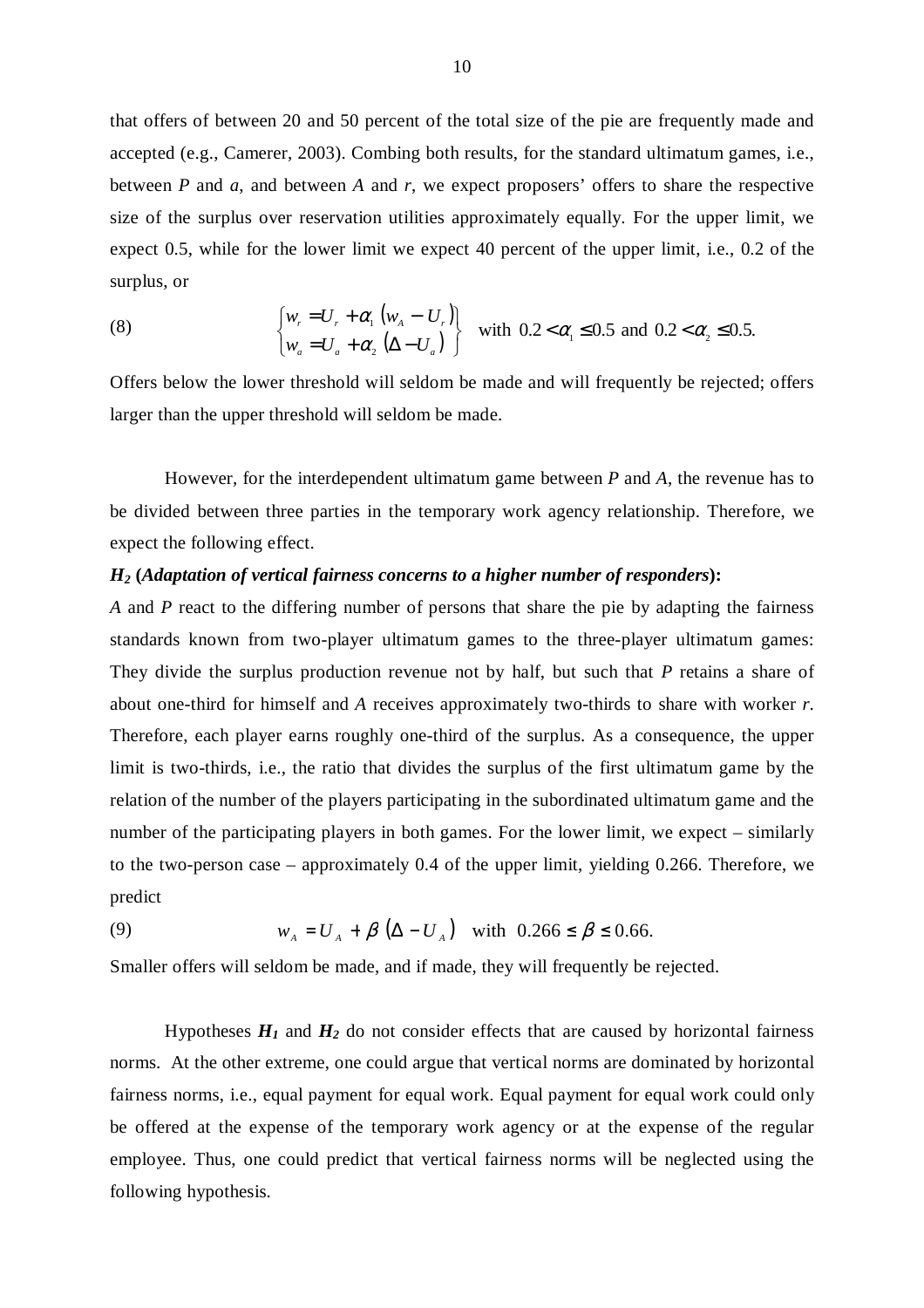#### *H<sup>3</sup>* **(***Dominance of horizontal fairness norms***):**

The wage offers to employee *a* and temporary worker *r* do not differ since they do the same work. Consequently,

$$
\frac{w_r}{w_a} = 1.
$$

However, given the strong experimental results on the relevance of vertical fairness concerns, it seems less plausible to assume that players exclusively pay attention to horizontal fairness norms. Therefore, the main purpose of our study is to show *to which extent* horizontal fairness norms interfere with vertical fairness concerns. In the treatment "staff", the ultimatum game between employer *P* and employee *a* takes place before the ultimatum game between agency *A* and temporary worker *r*. Thus, *a* has to make his decision, while ignoring the direct horizontal wage comparisons between the two workers. In the treatment "temp", the information about agency *A*'s offer to hire employee *r* and *r*'s acceptance decision is available to *a*. Thus, a comparison of the behaviour for *a* between the two treatments reveals the additional effect of a social comparison between *a* and *r*. For *r*, the same effect could be relevant: While he decides without any information about *P*'s offer to *a* and *a*'s reaction in the treatment "temp", this information is added in the treatment "staff": specifically, there exists an additional possible focus for horizontal fairness concerns. Therefore, we predict

#### *H4* **(***Effects of adding horizontal wage information***):**

Adding a reference point for the horizontal fairness concerns of workers changes acceptance rates – in comparison to the case in which there is no horizontal information – in two possible ways: On the one hand, due to a favourable horizontal comparison, e.g.,  $w_r/w_a \ge 1$  for *r* in the "staff" treatment, one could argue that *social comparison* (or self-regarding horizontal fairness concerns) makes offers acceptable that would have been below the acceptance threshold were no information available. Similarly, due to an inauspicious horizontal comparison, e.g., *w*a/*w*<sup>r</sup> < 1 for *a* in the "temp" treatment, offers are not acceptable that would have been above the acceptance threshold were no information available. On the other hand, one could argue that players may care about a decent ratio on offers that do not discriminate against either of the two players. We refer to this idea as the *other-regarding needs*. Hence, a ratio  $w_r/w_a$  ( $w_a/w_r$ , respectively) which differs substantially from one leads to rejections, although the underlying offer would be acceptable if observed without consideration of the social comparison.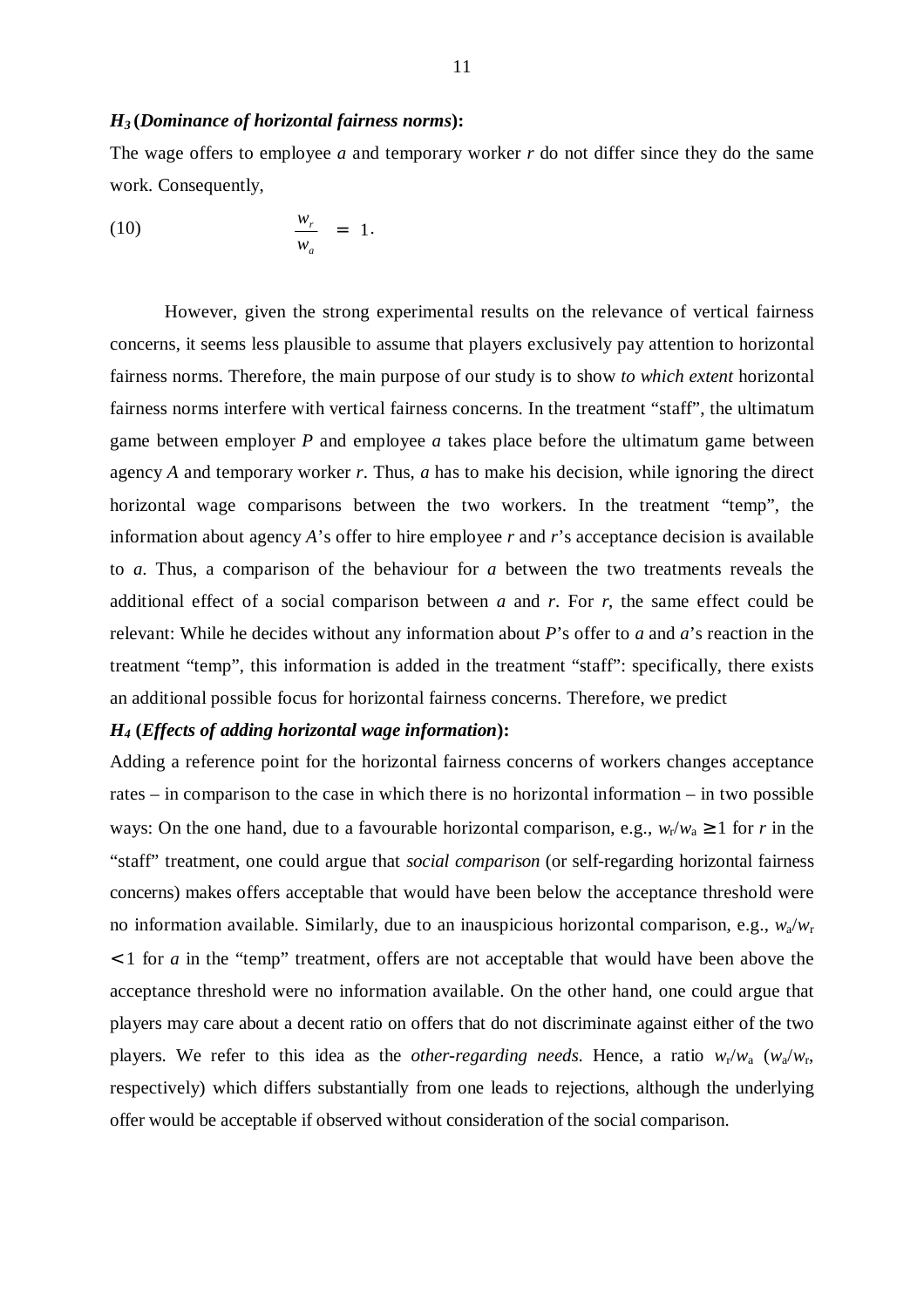Finally, in their social-comparison, three-person ultimatum game, Knez and Camerer (1995) observe high rejection rates under multiple fairness foci and interpret this as a result of egocentric selection processes. While proposers select fairness standards which lead to relatively low offers, responders focus on reference points which lead to high offers, and therefore reject the lower offers more frequently than in the simple ultimatum game. We have to stress that in this experiment offers were made simultaneously. In contrast, we argue that *P* and *A* players in our setting consider the influence of the horizontal fairness concerns of players *a* and *r* since offers are made sequentially.

## *H5* **(***Anticipation of fairness foci***):**

*P* and *A* players in the experiment anticipate the effects of the social comparisons of employees in the "temp" treatment and of temporary employees in the "staff" treatment. Players r, who decide about the wage in the "staff" treatment, receive a premium in addition to their wages, while player *a* suffers a wage reduction in the "temp" treatment.

#### **5. Results**

We first look at the average offers for both treatments, which are shown in Table 1. Obviously, offers do not follow the game-theoretic prediction. Additionally, average offers to *a* are larger than wage offers to *r*. We find that both accepted and overall offers  $w_A$ ,  $w_a$  and  $w_r$ are significantly higher in the "staff" treatment than in the "temp" treatment.<sup>10</sup> Since  $P$  earns the residuals of the ultimatum games, the average pay-off for  $P$  is smaller in the "staff" treatment than in the "temp" treatment.

| Averages                          | staff           | temporary       |
|-----------------------------------|-----------------|-----------------|
| (sd)                              | 13.21           | 12.02           |
| $W_{\rm A}$                       | (2.25)          | (3.16)          |
| $w_{\rm A} \delta_{\rm A}=1$ (sd) | 13.58<br>(1.94) | 12.95<br>(2.74) |
| (sd)                              | 8.94            | 8.38            |
| $W_{\rm a}$                       | (2.70)          | (2.84)          |
| $w_a\vert\delta_a=1$              | 9.44            | 8.70            |
| (sd)                              | (2.59)          | (2.91)          |
| (sd)                              | 6.09            | (2.01)          |
| $W_{\rm r}$                       | (1.94)          | 5.44            |
| $w_{\rm r} \delta \hat{\delta}=1$ | 6.52            | (2.03)          |
| (sd)                              | (1.84)          | 5.79            |

Table 1: *Average and average accepted offers* 

The analysis for  $H<sub>I</sub>$  tries to find the relation between our experimental observation and the standard results of ultimatum games. Hereby, we focus on vertical fairness aspects. For this purpose, we have to determine the number of observations that fall within the parameters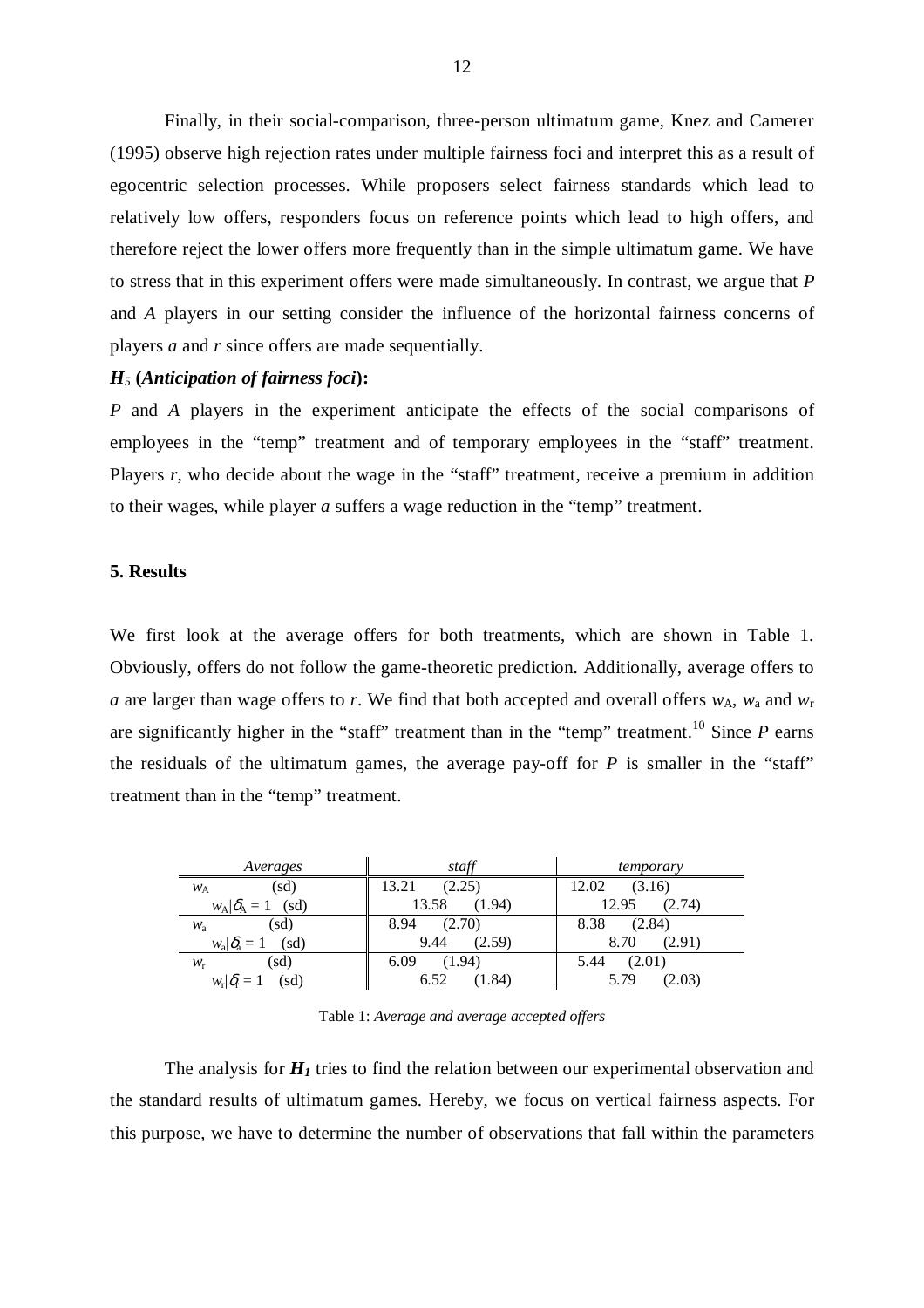of the acceptance threshold  $\alpha$ . Indeed, for employees, we find approximately 86 percent in the "staff" treatment and 83 percent in the "temp" treatment, respectively, of all *w*a that fall only within this interval. Moreover, considering the rejection rates for offers, as shown in Figure 1(a), we have to confirm  $H_1$  for employees in the "staff" treatment since we find a dramatic increase in the frequency of rejection for  $\alpha < 0.2$ . Thus, for the "staff" treatment, it seems that there is an acceptance threshold of approximately  $\alpha = 0.2$ , which corresponds to offers of 7. However, the rejection rate in the "temp" treatment looks rather different. Here, even for offers smaller than 7, there is no dramatic increase in the frequency of rejection.

For temporary employees, we have to differentiate between the cases in which agencies reject the offer of P and the cases in which agencies accept their offers.<sup>11</sup> Again, we find the majority of stated offers are within the limits suggested if agencies reject (94 percent for the "staff" and 91 percent for the "temp" cases). When the agencies accept  $w_A$ , however, in the "staff" treatment (the "temp" treatment), they choose  $w_r$  in 73 percent (70 percent) of the cases from the interval defined in equation (8).



Figure 1: *Rejection rates of (a) employees and (b) temporary employees*

As shown in Figure 1(b), the rejection rates again suggest a rejection threshold of approximately  $\alpha = 0.2$ ,<sup>12</sup> although the structure is not as clear as for employees. Quite surprisingly, in the "temp" treatment, the rejection by temporary workers follows the same

<sup>11</sup> In the former case, the limits are  $6 > w_r > 3$ , while in the latter case, we have  $0.5 + 0.5 w_A > w_r > 0.8 + 0.2 w_A$ .

-

<sup>&</sup>lt;sup>10</sup> For all differences, we find  $p < 0.01$ , using two-sided Wilcoxon signed rank test for offers and using two-sided Mann-Whitney test for accepted offers.

 $12$  Here, the data of cases that agencies reject and that agencies accept is pooled.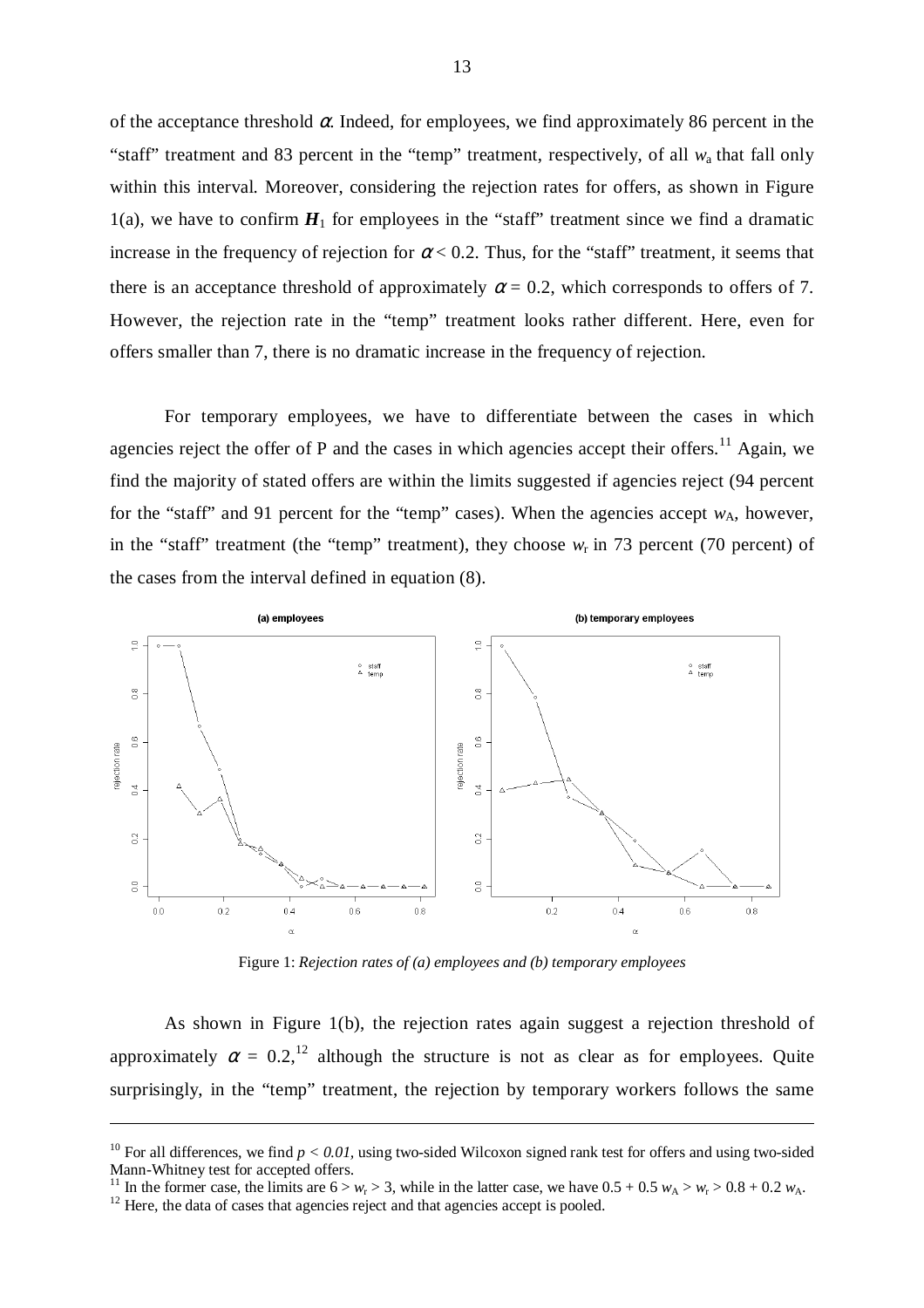unusual structure as for employees. Our interpretation is that the more complicated ultimatum game between agencies and temporary employees makes it more difficult to see a clear structure regarding what is considered to be acceptable and what is not.<sup>13</sup> Then social comparison transfers this ambiguity to employees. The opposite effect applies for the "staff" treatment. Here, the clear-cut structure of rejection thresholds for employees is transferred over to temporary employees. Overall, the data do not reject  $H_I$  for employees and temporary employees in the "staff" treatment. Yet, rejection behaviour in the "temp" treatment differs substantially.

With respect to  $H_2$ , we find a different pattern. Only 57 percent of all observations for *w*A in the "staff" treatment, and even less, only 29 percent in the "temp" treatment, are within the predicted range. This result may indicate that behaviour in the independent ultimatum game does differ quite substantially from observed behaviour in standard ultimatum games. Note that the median  $\beta$  for the "temp" treatment is 0.222, while it is 0.333 for the "staff" treatment. Therefore, offers are much lower than observed in standard games. With respect to the rejection rate of agencies for  $w_A$  as shown in Figure 2, we do not observe a clear-cut acceptance threshold. There is no threshold to be observed since there is no step-wise increase in the rejection rate as offers decrease. There is little difference between rejections in the "staff" treatment and rejections in the "temp" treatment. Thus, there is no difference for agencies across the two treatments. In general, we find little experimental evidence supporting *H2*, i.e., that offers in the ultimatum game between *P* and *A* are only adapted to the higher number of responders. Behaviour differs quite substantially from what could be predicted on the basis of standard ultimatum games.

 $\overline{a}$ 

<sup>&</sup>lt;sup>13</sup> When agencies accept their offers, one may argue that temporary employees reject offers since they consider the fraction that agencies earn from the entire production, i.e.,  $(w_A-w_r)/19$ , as being unfair. However, since the correlation between the acceptance on the part of temporary employees and this ratio for the cases in which agencies accept their offers does not differ significantly from zero for both treatments (-0.17 for the "staff" treatment, and -0.12 for the "temp" treatment; two-sided Pearson correlation tests cannot reject the hypothesis that correlations equal zero on an  $\alpha$ = 0.05 level), we will not focus on this issue in the following analysis.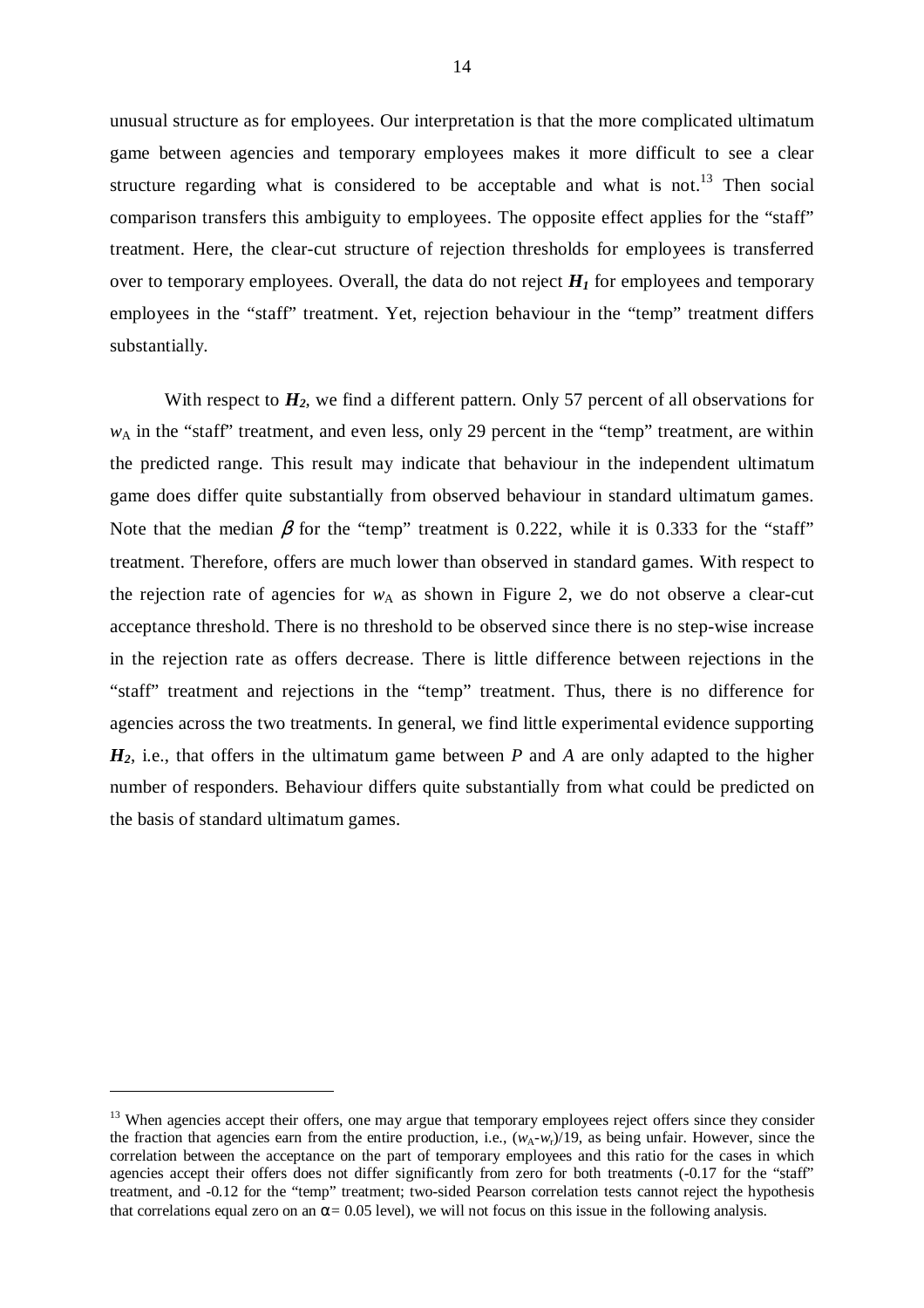

Figure 2: *Rejection rates of agencies* 

For the analysis of  $H_3$ , we have to consider the effects of horizontal fairness concerns. One theoretical possibility is that horizontal fairness norms between workers could completely offset vertical fairness issues. As mentioned earlier, we do not expect to find this dominance. The average development of  $w_r/w_a$  throughout the entire experiment is shown in Figure 3.



Figure 3: *The average relation w*<sup>r</sup> /*w*a *across periods* (a) *of all offers and* (b) *of offers that were accepted by a and r only*.

Neither the ratio based on all offers (shown in Figure 3(a)) nor the ratio based on accepted offers only (shown in Figure 3(b)) supports  $H_3$ . However, we find a stable ratio  $w_r/w_a$  in both treatments. Even if we only consider offers that were accepted by employee *a*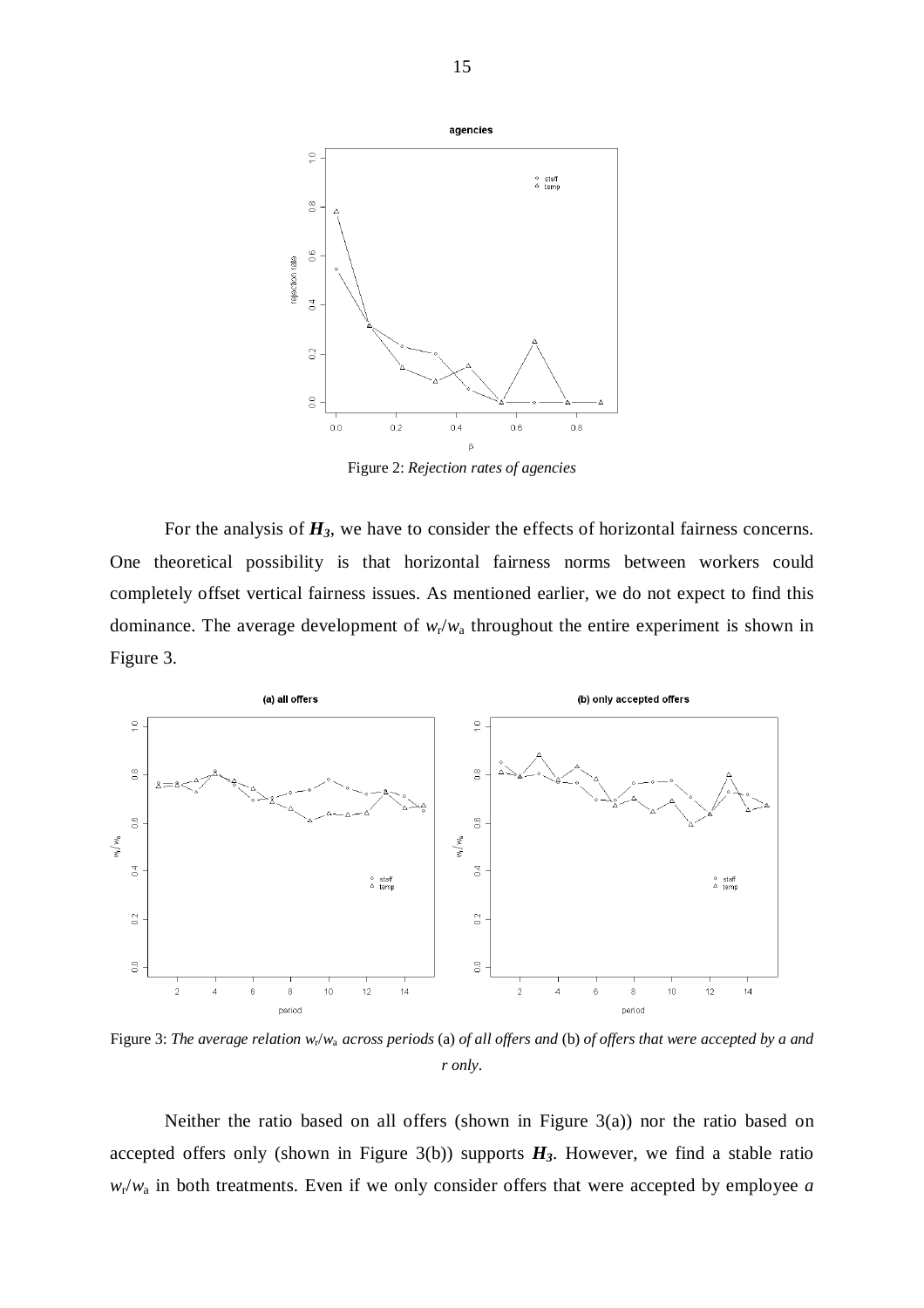and temporary worker  $r$ , there is no significant difference between the ratios in the "staff" treatment and in the "temp" treatment.<sup>14</sup> Of course, in general,  $w_r$  will be smaller than  $w_a$ , as the surplus that can be divided between agency *A* and worker *r* is much smaller than the surplus that can be divided between employer *P* and employee *a*. Thus, the ratio does not support the claim of equal payment for equal work; but we find that – considering the results for accepted offers only – a wage ratio between  $0.7$  and  $0.8$  is acceptable.

So far, we have seen that there is a quite stable ratio between wage offers for *a* and *r*. Therefore, it seems important to clarify the extent to which horizontal fairness concerns can "substitute" for vertical fairness concerns.  $H_4$  aims at this question and states that adding a reference point for horizontal fairness concerns results in wage offers that are acceptable (inacceptable) in the no-horizontal-information treatment, but inacceptable (acceptable) in the information treatment. In order to test the experimental data for this question, we run a series of logit estimations for the rejection decisions  $\delta_a$  and  $\delta_c$ . Of course, we have to consider that there are important interpersonal differences. Therefore, we estimate two individual fixed effects models with dependent variables  $\delta_a$ , and  $\delta_f$ , respectively. Let us define the dummy variable as  $\sigma = 0$  if observations are from the "staff" treatment and as  $\sigma = 1$  if observations are from the "temp" treatment. As independent variables indicating vertical fairness concerns, we use the ratio  $\alpha_i$  for i = 1,2, as defined in equation (8). We can predict a positive coefficient for  $\alpha_i$  in both models, i.e., the positive influence of  $\alpha_i$  on both variables  $\delta_a$ , and  $\delta_c$ . However, we expect vertical fairness considerations to have less influence on  $\delta_a$  in the "temp" treatment than in the "staff" treatment, i.e.,  $\alpha_i$  to have a lower influence on  $\delta_i$  if  $\sigma = 1$ , whereas the influence of vertical fairness considerations on  $\delta$  in the "temp" treatment is stronger than in the "staff" treatment, i.e.,  $\alpha_i$  to have a higher influence on  $\delta_i$  if  $\sigma = 1$ . Results for this estimation are reported as models *v* in Table 2. Additionally, we test the ratio  $w_r/w_a$ , indicating horizontal fairness concerns in the information treatments, i.e., in "staff" for variable  $\delta_t$  and in "temp" for variable  $\delta_{a}$ <sup>15</sup> Yet, the direction of influence of horizontal fairness concerns differs considerably across the values of  $w_r/w_a$  and players. One may think of two different lines of argumentation. We call one line social comparison needs. Here, horizontal fairness concerns improve the acceptability of offers if the ratio favours one's own payoffs. For this line we can

l

<sup>&</sup>lt;sup>14</sup> On an  $\alpha$  = 0.05 level, a two-sided Wilcoxon signed rank test cannot reject the hypothesis that ratios for all offers of both treatments are the same; on an  $\alpha$  = 0.05 level, a two-sided Mann-Whitney test cannot reject the hypothesis that ratios for the accepted offers of both treatments are the same.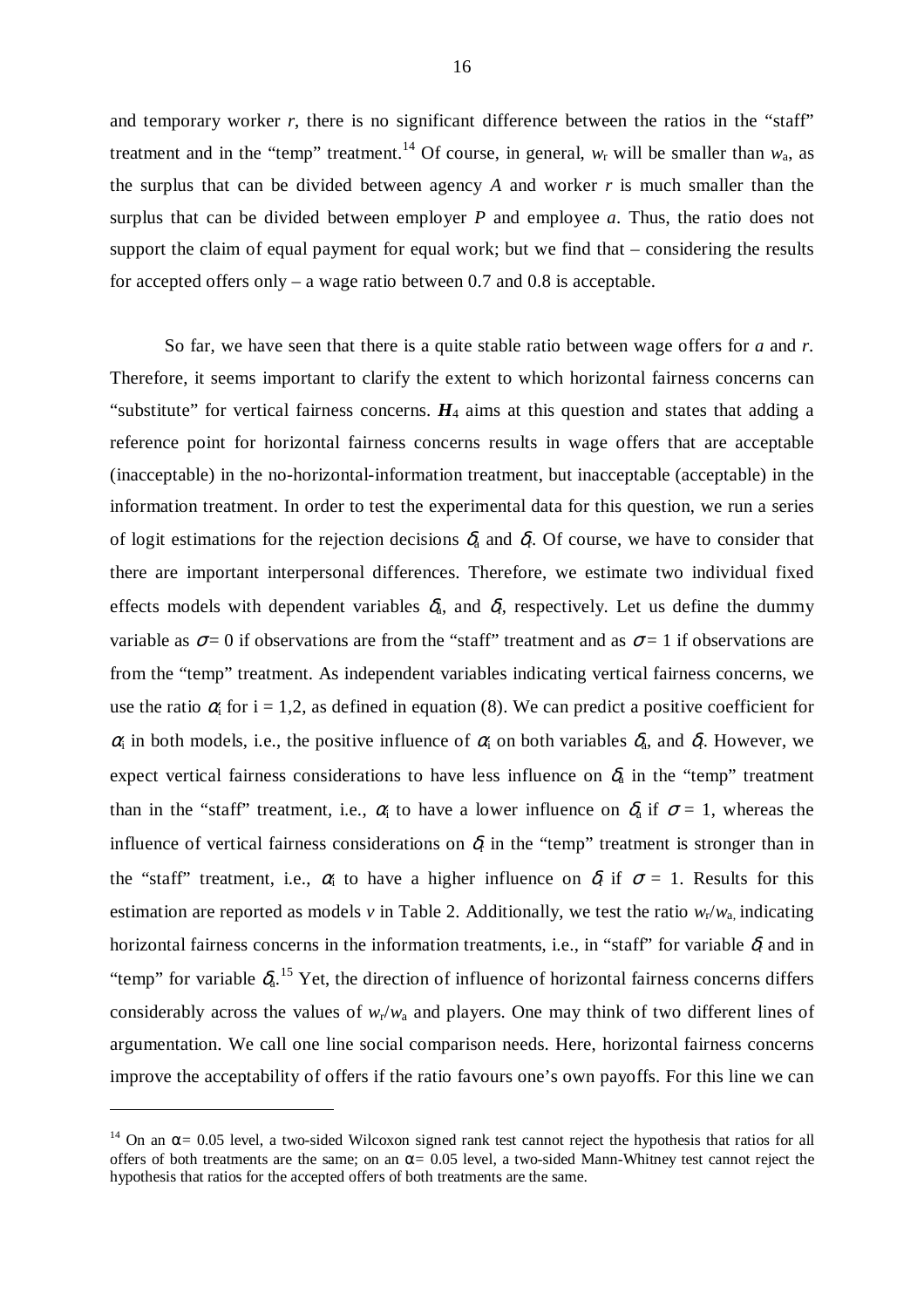predict that the more the ratio favours temporary employees, the larger the positive influence of  $w_r/w_a$  on  $\delta$ . Thus, we can predict a positive coefficient for  $w_r/w_a$  if  $\sigma = 0$ . Likewise, we can argue that the more the inverse ratio  $w_a/w_r$  favours employees, the larger the influence of  $w_a/w_r$ on  $\delta_a$ . Thus, we expect a positive coefficient for  $w_a/w_r$  if  $\sigma = 1$ . The estimation results for social comparison needs are reported as models *h*soc in Table 2. Yet, the other line of argumentation suggests that players care about a decent ratio of offers, which does not discriminate against either of the two players. We call this line the other-regarding needs. Thus, the more the ratio  $w_r/w_a$  (the inverse ratio  $w_a/w_r$ , respectively) deviates from one, the less acceptable the offers are. Hence, we define a variable that measures the quadratic distance from equal offers, i.e.,  $\tau_1=(w_r/w_a-1)^2$  and  $\tau_2=(w_a/w_r-1)^2$ . This measure is expected to show a negative coefficient. Results of the estimations are summarized as models *h*or in Table 2;<sup>16</sup> goodness of fit is reported by the Akaïke information criterion (*AIC*).

|                       | $\delta_a/\sigma=0$ |                    | $\delta_a/\sigma=1$ |              | $\delta_{r}/\sigma=1$ |            | $\delta_r/\sigma=0$ |              |
|-----------------------|---------------------|--------------------|---------------------|--------------|-----------------------|------------|---------------------|--------------|
| Model                 | $\boldsymbol{\nu}$  | $\boldsymbol{\nu}$ | $h_{\rm soc}$       | $h_{\rm or}$ | $\mathcal V$          | V          | $h_{\rm soc}$       | $h_{\rm or}$ |
| constant              | $-4.61$             | $-2.03**$          | $-2.45***$          | $-2.02**$    | $-2.28***$            | $-2.03***$ | $-2.53***$          | $-2.37**$    |
|                       | (2.831)             | (0.816)            | (0.777)             | (0.79)       | (0.691)               | (0.767)    | (0.864)             | (1.01)       |
|                       | 22.88***            | 18.68***           | 17.81***            | 18.3***      | $10.77***$            | $9.55***$  | $8.35***$           | $9.45***$    |
| $\alpha_{\rm i}$      | (0.45)              | (3.362)            | (3.333)             | (3.355)      | (1.906)               | (1.71)     | (1.768)             | (2.078)      |
| $w_{\rm a}/w_{\rm r}$ |                     |                    | $0.74**$            |              |                       |            |                     |              |
|                       |                     |                    | (0.334)             |              |                       |            |                     |              |
|                       |                     |                    |                     |              |                       |            | $1.38***$           |              |
| $w_{\rm r}/w_{\rm a}$ |                     |                    |                     |              |                       |            | (0.534)             |              |
| $\tau_{1}$            |                     |                    |                     | 0.11         |                       |            |                     |              |
|                       |                     |                    | (0.168)             |              |                       |            |                     |              |
|                       |                     |                    |                     |              |                       |            |                     | $-0.06$      |
| $\tau_2$              |                     |                    |                     |              |                       |            |                     | (1.396)      |
| $AIC$                 | 173                 | 191                | 188                 | 193          | 269                   | 274        | 270                 | 276          |

|  |  | Table 2: Logit regression results for coefficients |
|--|--|----------------------------------------------------|
|  |  |                                                    |

-

<sup>&</sup>lt;sup>15</sup> We set the ratios equal to zero for all observations where responders who had to decide first rejected the offer, i.e.,  $\delta_a = 0$  in the "staff" treatment and  $\delta_f = 0$  in the "temp" treatment.

<sup>&</sup>lt;sup>16</sup> Standard errors in parenthesis;\*\*\* significant on  $\alpha$  = 0.01 level, \*\* significant on  $\alpha$  = 0.05 level, \* significant on  $\alpha$  = 0.1 level.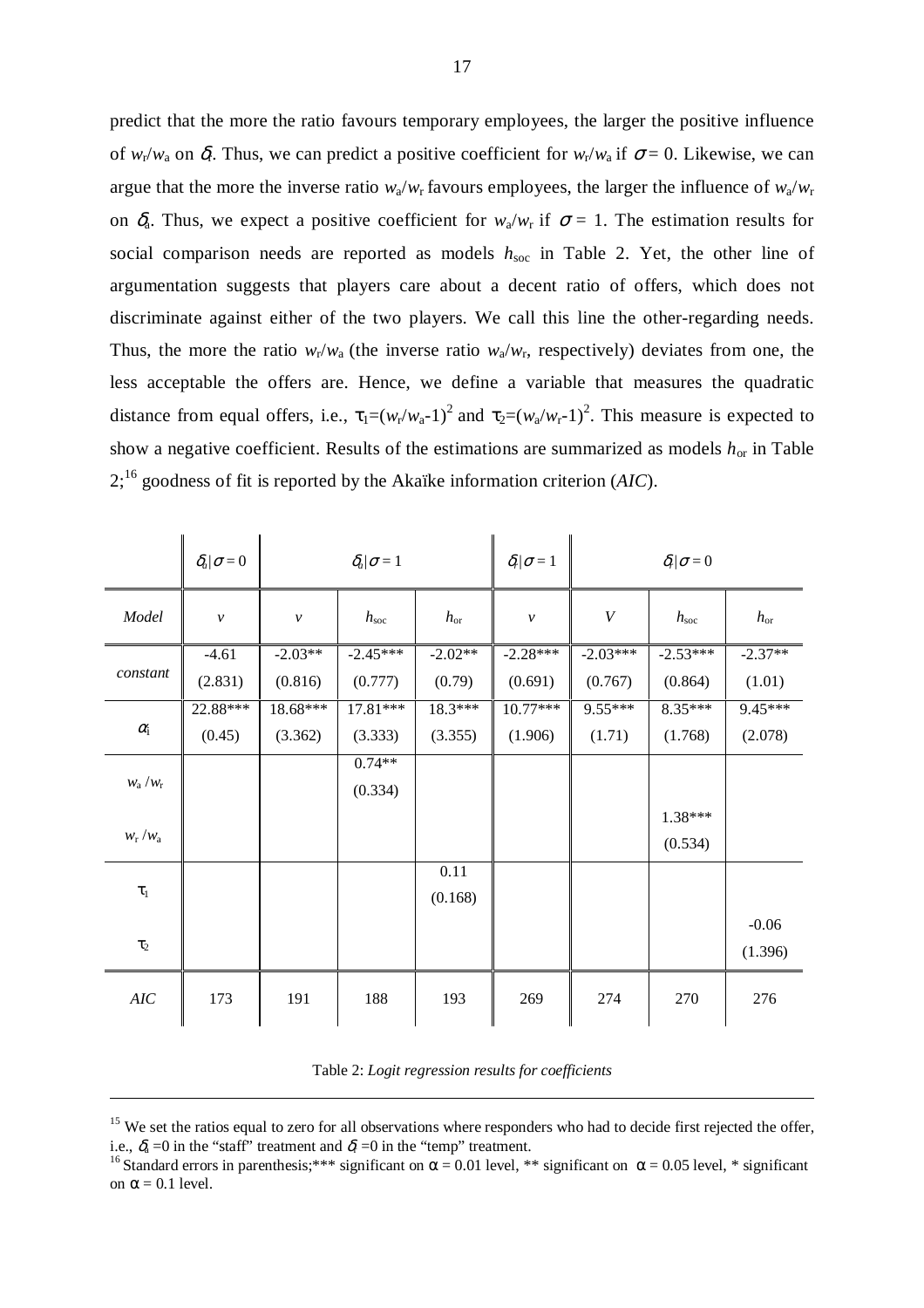As expected, contract acceptance by employee *a* is strongly and significantly influenced in a positive way by vertical fairness concerns  $(\alpha_i)$  in both treatments. Confirming our predictions, vertical fairness concerns are higher when no information is available, i.e.,  $\sigma$  $= 0$ . On the other hand, horizontal fairness concerns in the sense of social comparison, i.e.,  $w_a$ /*w*r, show a significant positive influence on *a*'s contract acceptance if player *r* decides first. However, the insignificant variable  $\tau_1$  indicate that horizontal fairness concerns follow the idea of social comparison rather than other-regarding needs. Hence, we find a substitution effect for some  $w_a$  offers. For an offer  $w_a$ , which is acceptable if no horizontal information is provided, the probability that *a* will accept decreases in the information treatment as the ratio  $w_a/w_r$  decreases. For the offer acceptance by temporary employee *r*, vertical fairness concerns strongly and significantly influence the probability that a temporary employee will accept a contract. The higher  $\alpha_i$  is, the higher the probability of acceptance. Again, this effect is less pronounced in the information treatment, i.e.,  $\sigma = 0$ . Here, horizontal fairness concerns matter quite a lot. The higher the ratio  $w_r / w_a$ , the higher the probability that *r* will accept the offer. For an offer  $w_r$  which is inacceptable if no horizontal information is provided, the probability that *r* will accept increases in the information treatment as the ratio  $w_r / w_a$  increases. Again, social comparison matters, but we do not find other regarding needs to have a significant effect. Summarising the results of the estimation models, we can support  $H_4$ , i.e., that vertical and horizontal fairness considerations are substituted for one another. This effect refers to some social comparison; that is, an offer is acceptable due to a favourable comparison to another player's offer, although the offer may not be acceptable if no comparative information is available.

With respect to  $H_5$ , we claim that rejection rates do not increase under multiple fairness foci because proposers adapt their offers, anticipating the horizontal fairness concerns of responders. Therefore, we consider the development of efficiency and payoffs across experimental periods. Please note that the efficiency provides a mirror image of rejections. Whenever offers are rejected, efficiency is decreased. Figure 4(a) shows average overall efficiency, while we normalized efficiency such that 0 efficiency characterizes the case in which player *a* and player *r* reject their offers. Figure 4(b) reports the development of efficiency within the ultimatum game between  $P$  and  $a$ . Finally, Figure 4(c) shows the development of efficiency within the ultimatum game between *A* and *r*. As one can see, there is no difference between the treatments for efficiency in general and for the separate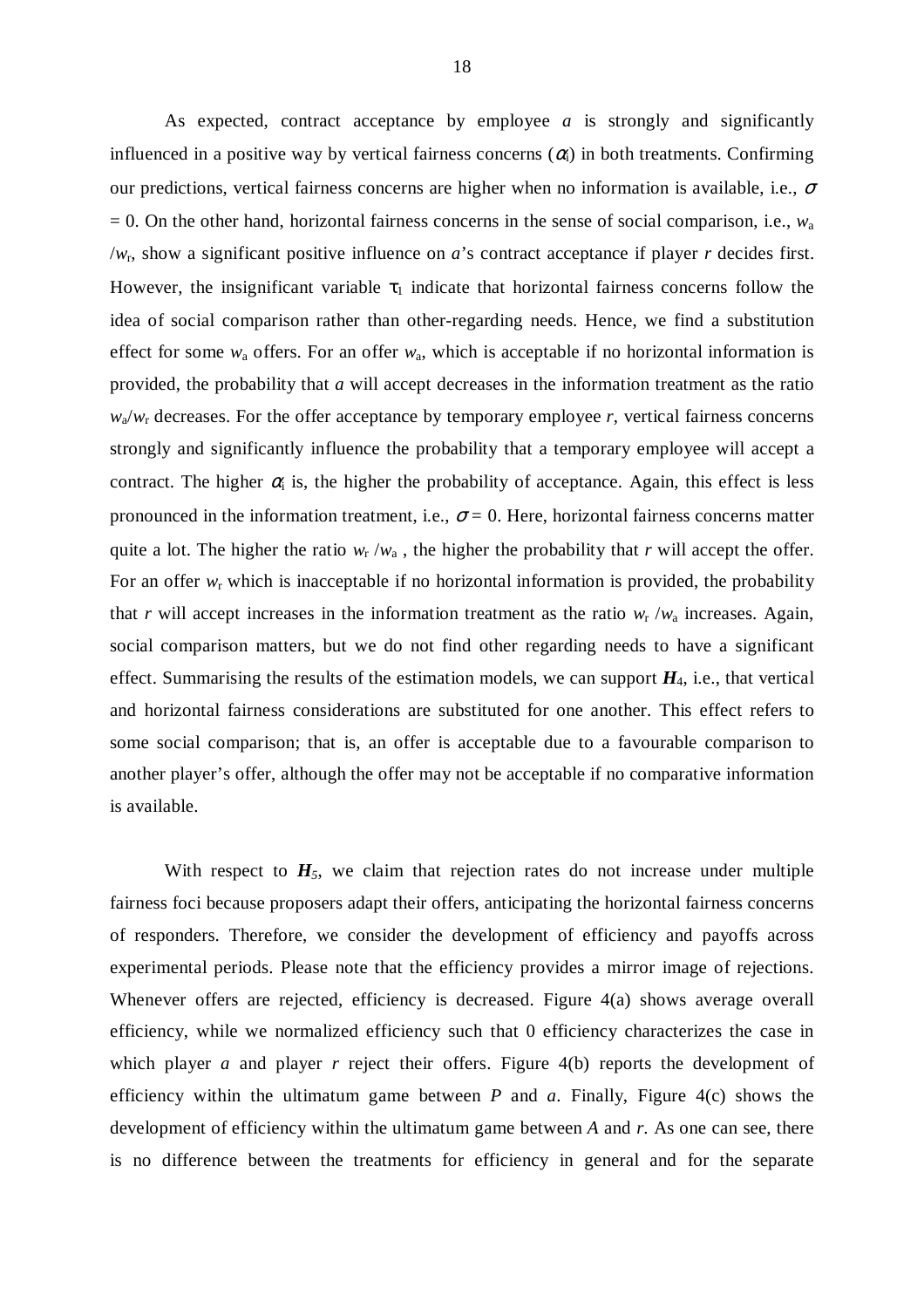ultimatum games. A non-parametric test supports this hypothesis.<sup>17</sup> Moreover, we do not observe a clear time effect. Efficiency remains at approximately 80 percent throughout the entire experiment.



Figure 4: *Average efficiency per period (a) overall, (b) within ultimatum game between P and a, and (c) within the ultimatum game between A and r throughout the experiment* 

However, we find a treatment effect with respect to the distribution of earnings. Figure 5(a) compares the earnings of player *P* and player *A* across treatments and periods. As one can

l

<sup>&</sup>lt;sup>17</sup> Two-sided Wilcoxon signed rank tests cannot reject the hypothesis of equal efficiency on an  $\alpha$  = 0.05 level.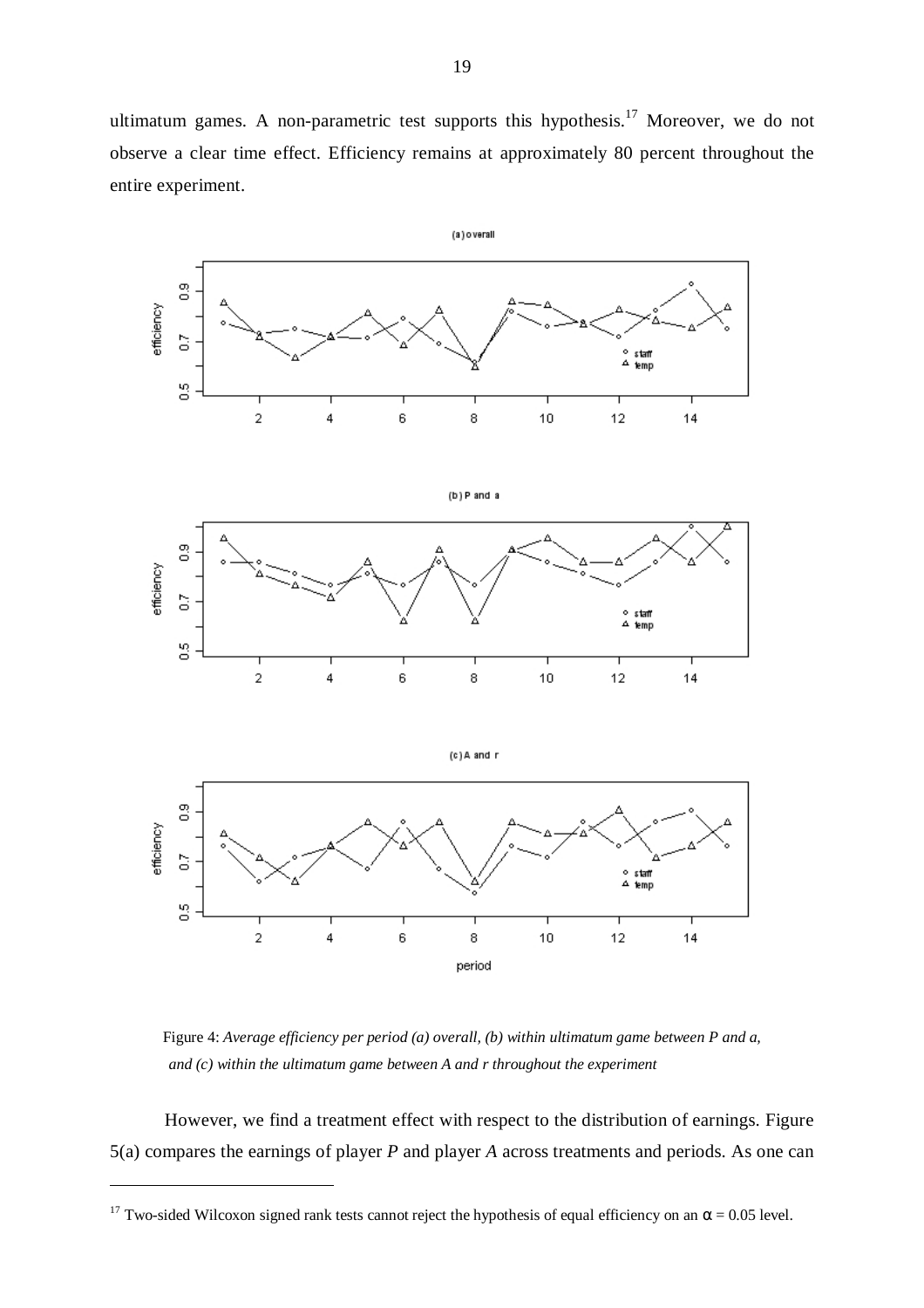see, on average player *P* receives lower earnings in the "staff" treatment than in the "temp" treatment. Indeed, a non-parametric test confirms this result.<sup>18</sup> Although we found earlier that the average offer  $w_A$  is significantly higher in the "staff" treatment than in the "temp" treatment, Figure 5(a) illustrates that player *A* does not earn more in the "staff" treatment than in the "temp" condition.<sup>19</sup> Thus, the premium is transferred to player *r*. In particular, as one can see in Figure 5(b), the earnings for both player *a* and player *r* are higher in the "staff" treatment. Again, a non-parametric test confirms this result.<sup>20</sup> Thus, one could say that temporary employees receive a premium payment in the "staff" treatment in order to satisfy their horizontal fairness concerns. To the contrary, employees suffer a significantly lower income in the "temp" treatment than in the "staff" treatment.<sup>21</sup> Average earnings are significantly lower if temporary agents decide first about their wage offer; they are higher if the decision of the employees comes first.



Figure 5: *Average earnings of (a) of players P and A and (b) of players a and r per period throughout the experiment*

Evidently, these results confirm  $H_5$ . Proposers adapt their offers to the different fairness foci. Moreover, one could indeed speak of some kind of first responder advantage due to horizontal fairness concerns, e.g., self-regarding social comparison needs. The data show that proposers try to maintain stable ratios between offers across treatments. Thus,

l

<sup>&</sup>lt;sup>18</sup> A one-sided Wilcoxon signed rank test rejects the hypothesis of equal efficiency on an  $\alpha$  = 0.05 level.

<sup>&</sup>lt;sup>19</sup> A two-sided Wilcoxon signed rank test confirms this claim since it cannot reject the hypothesis of equal efficiency on an  $\alpha$  = 0.05 level.

<sup>&</sup>lt;sup>20</sup> A one-sided Wilcoxon signed rank test rejects the hypothesis of equal efficiency on an  $\alpha$  = 0.05 level.

<sup>&</sup>lt;sup>21</sup> As earlier, a one-sided Wilcoxon signed rank test rejects the hypothesis of equal efficiency on an  $\alpha$  = 0.05 level.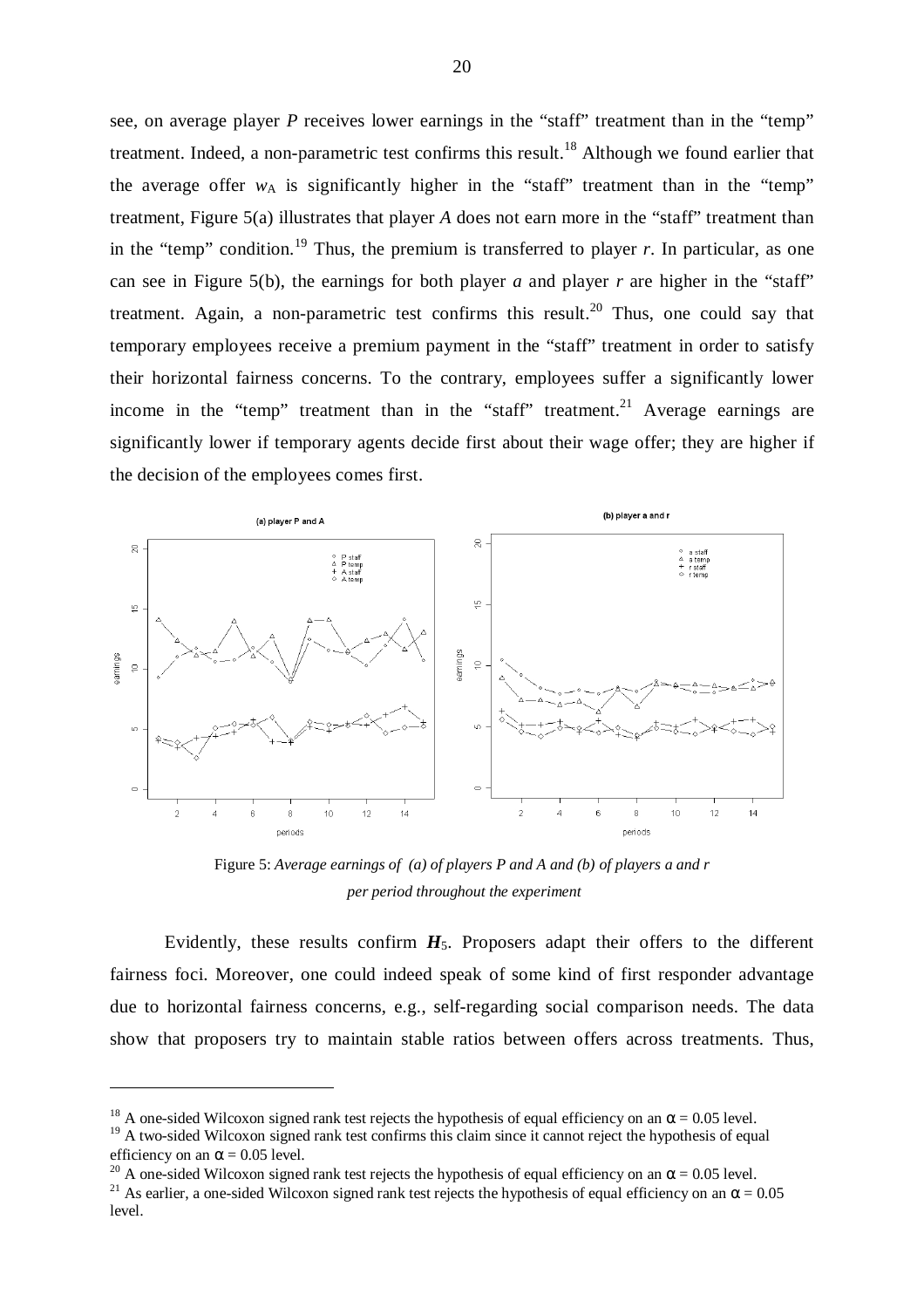responders receive a premium if their focus is on the decisions of other responders with higher outside options. However, those responders who focus on decisions of other responders with lower outside options suffer a loss in their incomes since they accept lower wage offers due to their horizontal comparison.

### **6. Conclusion**

Apparently, fairness concerns matter for economics. And they have indeed been studied extensively by economists over the last decades. However, the overwhelming majority of those studies have focussed exclusively on the issue of vertical fairness considerations. Yet, social comparison and the resulting horizontal fairness concerns are important in most areas of our lives. Our experimental results demonstrate the combined relevance of vertical and horizontal fairness foci in interrelated ultimatum games. However, the sequential order of decisions and bargaining steps, which determines the available information for horizontal comparison, is crucial for determining the relevance of horizontal fairness concerns. Therefore, there are effects that favour the payoffs of the second responder, but also effects that decrease the payoffs of second responders.

If the worker with lower outside options bargains on the smaller pie, i.e., if temporary employee *r* and agency *A* bargain, and workers with higher outside option observe the outcome of the bargaining, i.e., employee *a*, the effect of this sequential order is disadvantageous for both workers. Those players who have lower outside options accept offers due to vertical fairness concerns. Yet, players with higher outside options accept wages due to their horizontal comparison. By contrast, if workers with higher outside options choose first, the opposite occurs for both workers. Yet it harms proposers, i.e., player *P*. Here, responders with lower outside options ask for higher wage offers based on their horizontal fairness concerns.

As we could show in this experiment, behaviour is influenced in important ways by horizontal fairness norms. In particular, in our study we focussed on the interplay between vertical and horizontal fairness considerations related to wage decisions. The high relevance of combined vertical and horizontal fairness foci for labour economics is obvious. Since the topic of temporary agency work, and, therefore, commonly, heterogeneous versus homogenous payment for similar work, is at the centre of extensive political discussion in the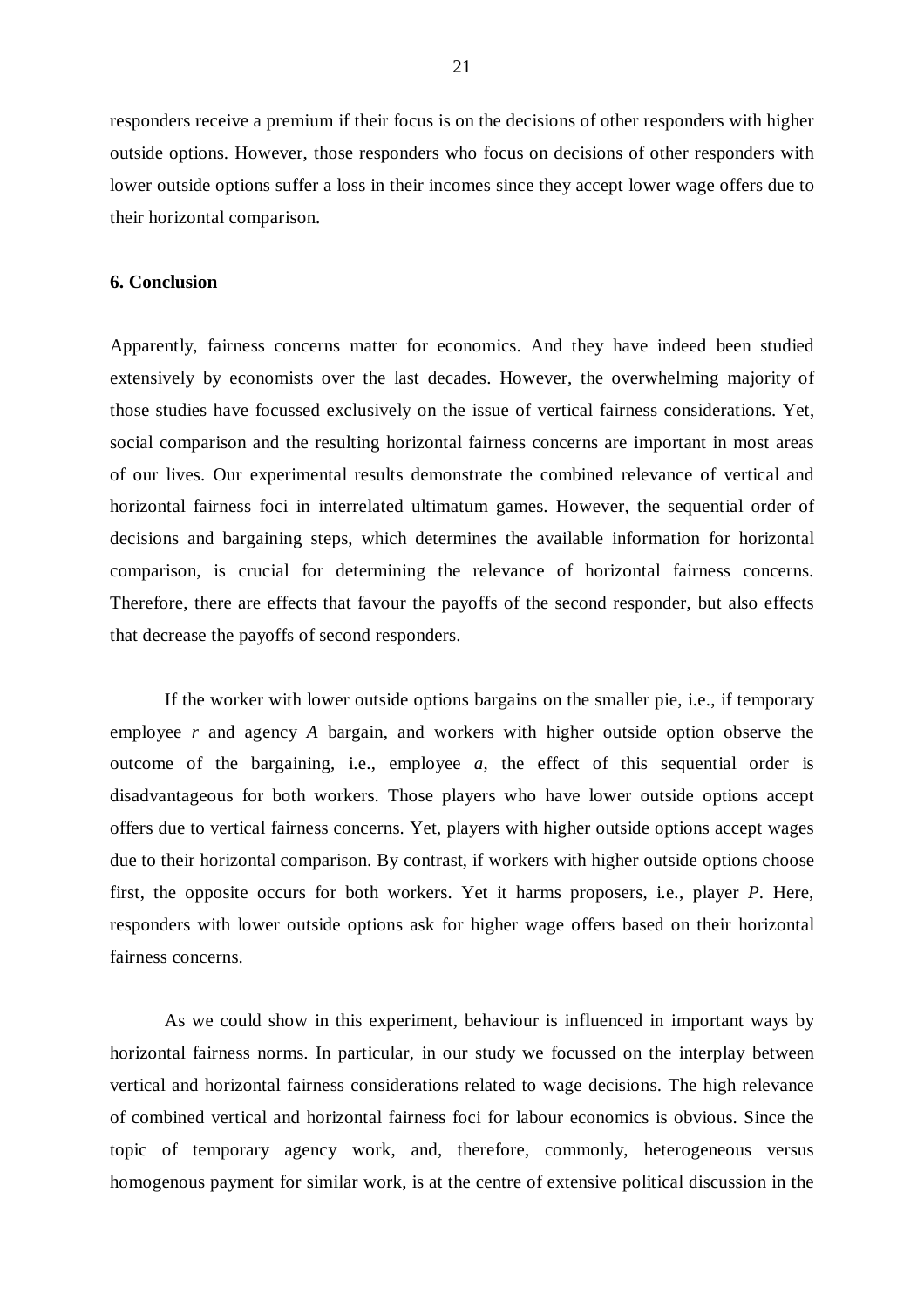European Union, the significance of effects of multiple fairness foci is increasing rather than disappearing. Yet, the co-employment of permanent and temporary workers is only one example from a wider class of situations. Firms and groups offer multiple sources for fairness foci.

#### **References**

- Alewell, D., C. Friedrich & S. Martin (2004), Gleichbehandlungsgrundsatz: Ende der Zeitarbeit? Ausgewählte betriebliche Wirkungen der Zeitarbeit aus ökonomischer Perspektive. In: Struck, O. & C. Köhler (eds.), *Beschäftigungsstabilität im Wandel; empirische und theoretische Befunde*, München, Mering, p. 227- 246.
- Babcock, L., X. Wang & G. Loewenstein (1996), Choosing the wrong pond: Social comparisons in negotiations that reflect a self-serving bias, *The Quarterly Journal of Economics*, **111(1)**, 1-19.
- Bagwell, K. (1995), Commitment and observability in games, *Games and Economic Behavior* **8**, 271-280.
- Bolton, G.E. & A. Ockenfels (2000), ERC: A theory of equity, reciprocity, and competition, *American Economic Review* **90(1)**, 166-193.
- Camerer, C.F.(2003), *Behavioral game theory*; Princeton: Princeton University Press.
- Charness, G. & P. Kuhn (2004), Do co-workers' wages matter? Theory and evidence on wage secrecy, wage compression and effort, *IZA Discussion Paper* **1417**
- Dickinson, D.L. & J. Tiefenthaler (2002), What is fair? Experimental evidence, *Southern Ecoomic Journal*. **69(2)**, 414-428.
- Fehr, E. & K.M. Schmidt (1999), A theory of fairness, competition, and cooperation, *The Quarterly Journal of Economics*, **114(3)**, 817-868.
- Fischbacher, U. (1999), z-Tree Zurich toolbox for readymade economic experiments Experimenter's manual, *Working Paper* **21**, Institute for Empirical Research in Economics, University of Zurich.
- Gächter, S. & E. Fehr (2002), Fairness in the labour market: A survey of experimental results. In: Bolle, F. & M. Lehmann-Waffenschmidt (eds.), *Surveys in experimental economics: Bargaining, cooperation and*  election stock markets, Heidelberg: Springer, 95-132.
- Greiner, B. (2004), An online recruitment system for economic experiments. In: Kremer, K. & V. Macho (eds.), *Forschung und wissenschaftliches Rechnen 2003*, Bericht der Gesellschaft für wissenschaftlichen Datenverarbeitung Göttingen 63, 79-93.
- Güth, W., S. Huck & W. Müller (1998), The relevance of equal splits: On a behaivoral discontinuity in ultimatum games, *Discussion Paper Sonderforschungsbereich* **373**, Humboldt- University Berlin.
- Güth, W., R. Schmittberger & B. Schwarze (1982), An experimental analysis of ultimatum bargaining, *Journal of Economic Behavior and Organization* **3**, 367-388.
- Güth, W. & T. Tietz (1990), Ultimatum bargaining behavior: A survey and comparison of experimental results, *Journal of Economic Psychology* **11**, 417-449.
- Huck, S. & W. Müller (2000), Perfect versus imperfect observability: An experimental test of Bagwell's result, *Games and Economic Behavior* **31**, 174-190.
- Kahnemann, D., J.L. Knetsch & R. Thaler (1986), Fairness as a constraint on profit seeking: Entitlements in the market, *American Economic Review* **76(4)**, 728-741.
- Knez, M.J. & C.F. Camerer (1995), Outside options and social comparison in three-player ultimatum game experiments, *Games and Economic Behavior* **10**, 65-94.
- Konow, J. (1996), A positive theory of economic fairness, *Journal of Economic Behaviour and Organization* **31**, 13-35.
- Konow, J. (2000): Fair shares: Accountability and cognitive dissonance in allocation decisions, *American Economic Review* **90(4)**, 1072-1091.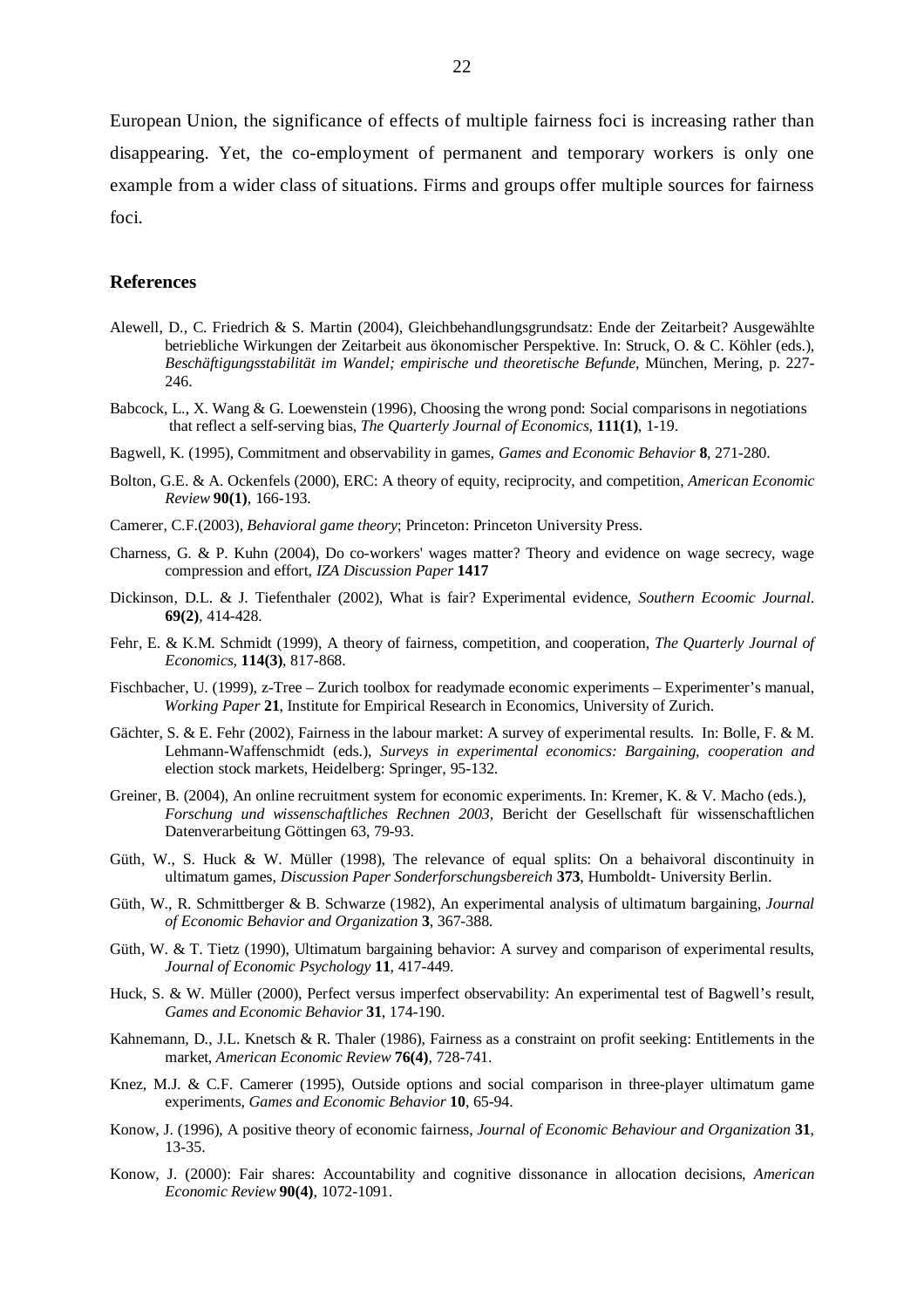- Konow, J. (2001), Fair and square: The four sides of distributive justice, *Journal of Economic Behavior and Organization* **46**, 137-164.
- Konow, J. (2003), Which is the fairest one of all? A positive analysis of justice theories, *Journal of Economic Literature* **41**, 1188-1239.
- Leventhal, G.S. (1980), What should be done with equity theory? New approaches to the study of fairness in social relationships. In: Gergen, G.S., M.S. Greenberg & R.H. Willis (eds.), *Social Exchange, Advances in Theory and Research*, New York: Plenum Press, p. 27-55.
- Rabin, M. (1993), Incorporationg fairness into game theory and economics, *American Economic Review* **83(5)**, 1281-1302.
- Schelling, T. (1960), *The strategy of conflict*, Cambridge, M.A.: Harvard University Press.
- Scott, P. (2003), Fairness as a source of hysteresis in employment and relative wages, *Discussion Paper*, University of Massachusttes.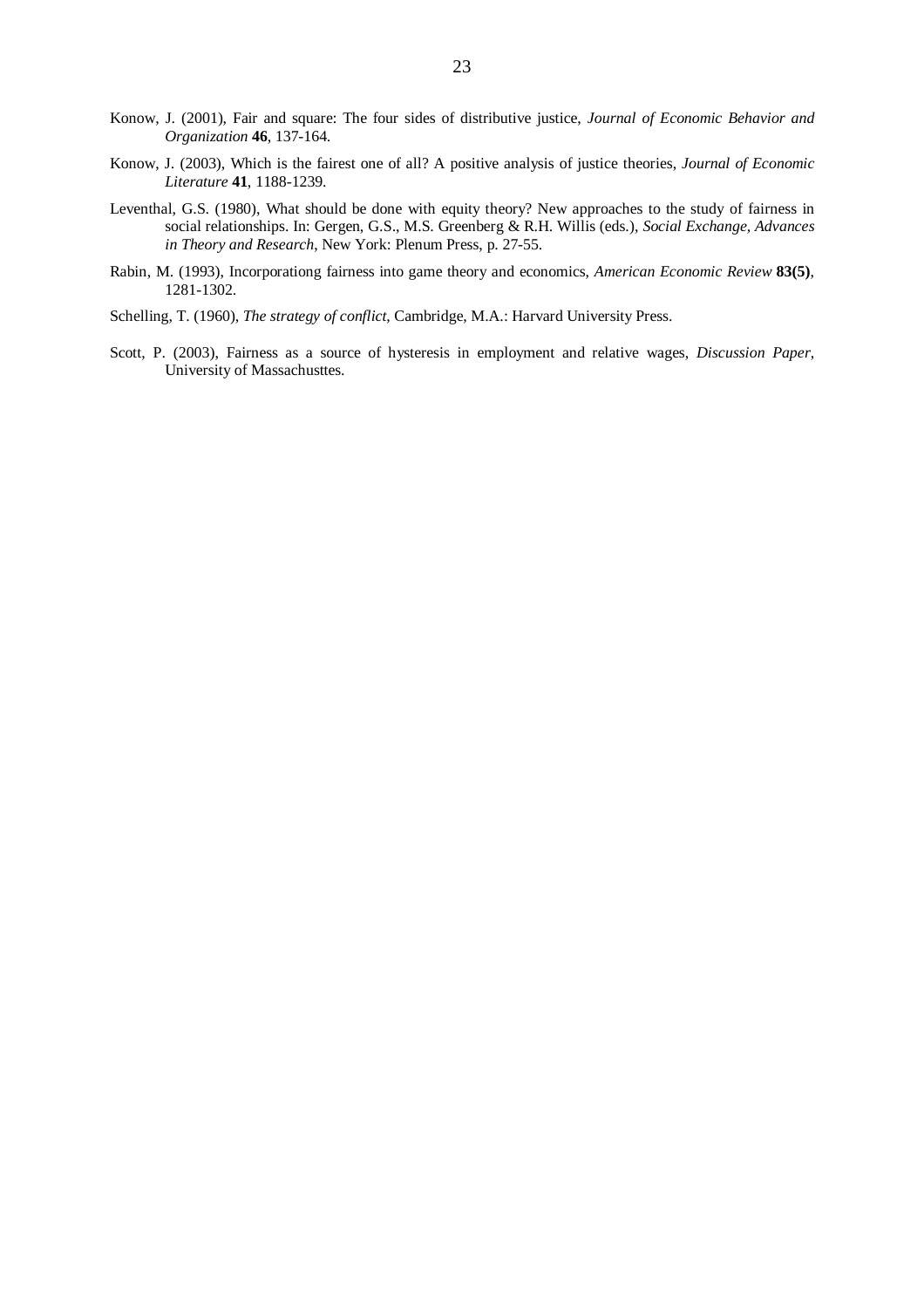## **Appendix A – Translation of the instructions for "temporary" treatment<sup>22</sup>**

Thank you very much for participating in this experiment. Please refrain from talking to or communicating with other participants in any way during the experiment. Please note that we have to exclude you from further participation if you break this rule. If you have any questions, please raise your hand. One of the experimentators will then privately answer your questions. Please read these instructions very carefully.

In this experiment, you will make decisions by which you can earn money. How much you will earn depends on your decisions and the decisions of other participants. During the experiment, you can earn points, which will be exchanged for Euros at the end of the experiment. The exchange rate is 24 points for 1 Euro. Additionally, each of you will receive 4 Euro independent of the number of points you earn in the experiment.

At the beginning of the experiment you will be assigned a role, e.g., a task, by chance. This role remains unchanged for the complete duration of the experiment. In total, you will interact with the other participants for 15 rounds. In each round, three other participants will be anonymously assigned to your group by chance.

The roles of the four different types of participants are labeled *firm*, *agency*, *employee* and *temporary worker*. The *firm* can produce products with her *employee* and/or with the *temporary worker* and gain profits. The *agency* can hire the *temporary worker* and hire him out to the *firm* or other firms. Specifically, each participant has the following tasks:

- The *firm* has to offer to the *agency* the fee  $w_A$  to hire the *temporary worker*. Additionally, it has to make an offer wa to the *employee*.
- The *agency* has to accept or reject the *firm*'s fee offer  $w_A$  Additionally, it has to make an offer wr to the *temporary worker*. The *agency* can cancel temporary contracts with the *firm* if it has not succeeded in contracting with the *temporary worker*.
- The *employee* has to accept or reject the *firm*'s offer wa.
- The *temporary worker* has to accept or reject the *agency*'s wage offer  $w_r$ .

The payoffs of the participants are calculated as follows:

l

• If the *employee* accepts wage offer  $w_a$ , he earns  $w_a$  points; otherwise he earns 3 points from other sources.

<sup>&</sup>lt;sup>22</sup> This is a translation of the original German instructions. Changes in the "staff" treatment are indicated by footnotes.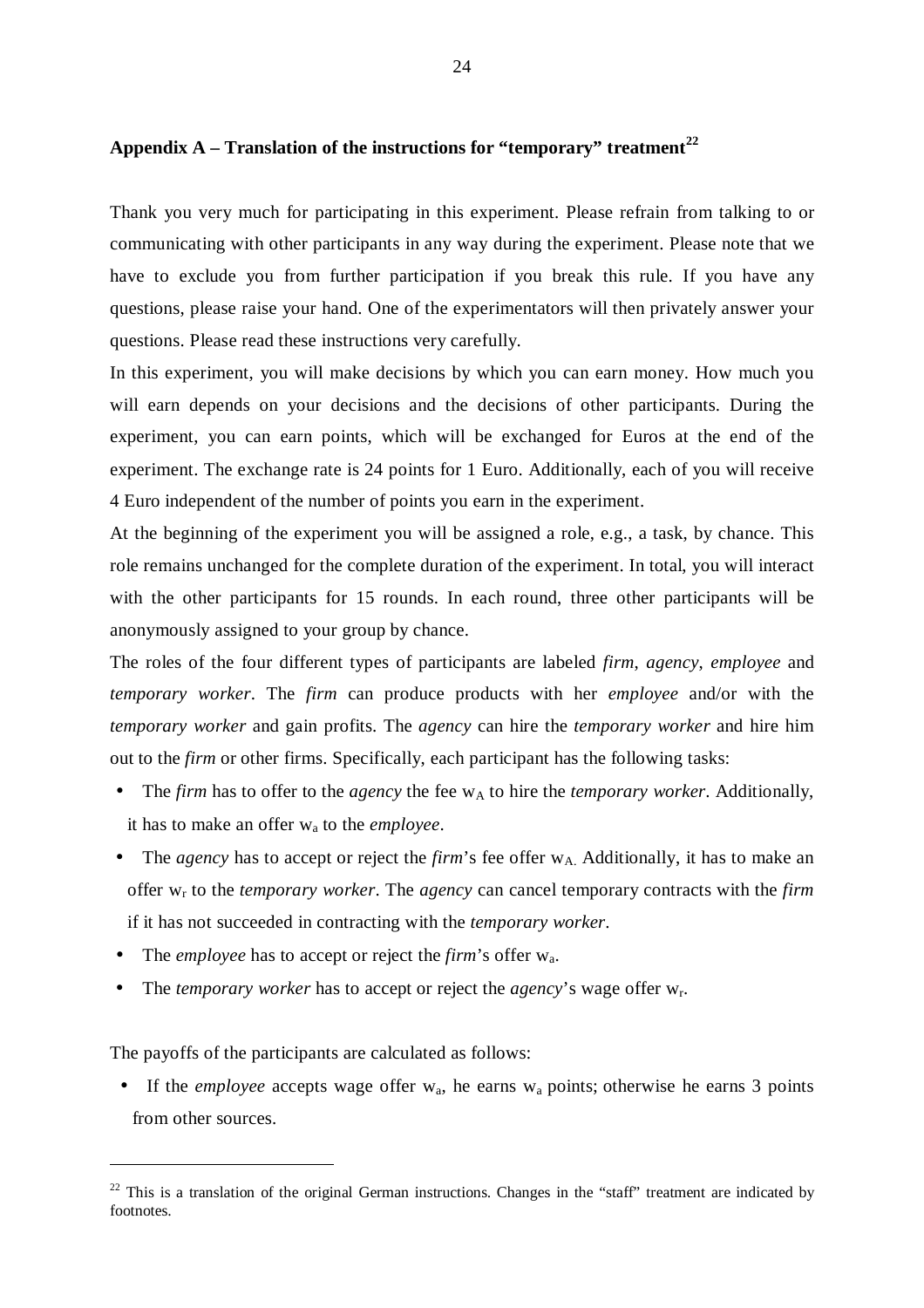- If both the *agency* and the *temporary worker* accept their offers  $w_A$  and  $w_r$ , the *agency* earns w<sub>A</sub> -w<sub>r</sub> points. If the *temporary worker* accepts his offer w<sub>r</sub>, but the *agency* rejects the *firm*'s offer w<sub>A</sub>, the *agency* places the *temporary worker* with some other project and gets 10 points as a fee. The *agency* then receives a payoff of  $10 - w_r$  points. If the *temporary worker* rejects the *agency*'s wage offer w<sub>r</sub>, the *agency* earns nothing.
- If the *temporary worker* accepts the *agency*'s wage offer  $w_r$ , he earns  $w_r$  points (regardless of whether the *agency* accepts the *firm*'s offer  $w_A$  or not). If the *temporary worker* rejects the *agency*'s wage offer w<sub>r</sub>, he receives 1 point from other sources.
- If the *agency*, the *temporary worker* and the *employee* accept their offers  $w_A$ ,  $w_r$  and  $w_a$ , the *firm* can produce two units of products, and it thereby earns a revenue of 38 points. Its payoff is then  $38 - w_A - w_a$ . If the *employee* rejects the *firm*'s offer, but the *temporary worker* and the *agency* accept their respective offers, the *firm* can produce one product unit, and it thereby earns revenues of 19 points. Its payoff is then  $19 - w_A$ . If the *agency* or the *temporary worker* or both reject their respective offers, but the *employee* accepts the *firm*'s offer, the *firm* produces one product unit and earns revenues of 19 points. Its payoff is then 19 – wa points. If the *employee* and the *agency* or the *temporary worker*, or both, reject their offers, the *firm* cannot produce any product units, and it earns no revenue. Its payoff is then 0 points.

All offers have to be made in whole numbers. At the beginning of each period, the *firm* has to decide about its offers, wA and wa, to the *agency* and to the *employee*, respectively. Then the *agency* is informed about these offers; it has to accept or reject w<sub>A</sub> and decide about its wage offer w<sub>r</sub>. In the next step, we inform the *temporary worker* about the *agency*'s offer w<sub>r</sub>, the *firm*'s offer w<sub>A</sub> to the *agency* and the *agency*'s decision about w<sub>A</sub>. The *temporary worker* then has to accept or reject the offer wr. Then, the *employee* is informed about the *firm*'s wage offer wa and about the offers and decisions of the *agency* and the *temporary worker*. On this basis, he has to accept or reject the offer wa. <sup>23</sup> Finally, the *firm* and the *agency* receive the information on whether their offers have been accepted or not.

Please note that players may realise losses if they place disadvantageous offers. This could, for example, occur if the sum of the *firm*'s offers to the *agency* and the *employee* exceeds the

l

 $23$  The last four sentences are changed in the "staff" treatment as follows:

<sup>&</sup>quot;In the next step, we inform the *employee* about the *firm*'s wage offer w<sub>a</sub> and the *employee* then has to accept or reject the offer w<sub>a</sub>. Then the *temporary worker* is informed about w<sub>r</sub> and the *firm*'s offer w<sub>A</sub> to the *agency* and the *agency*'s decision about  $w_A$ . On this basis, he has to accept or reject the offer  $w_r$ ."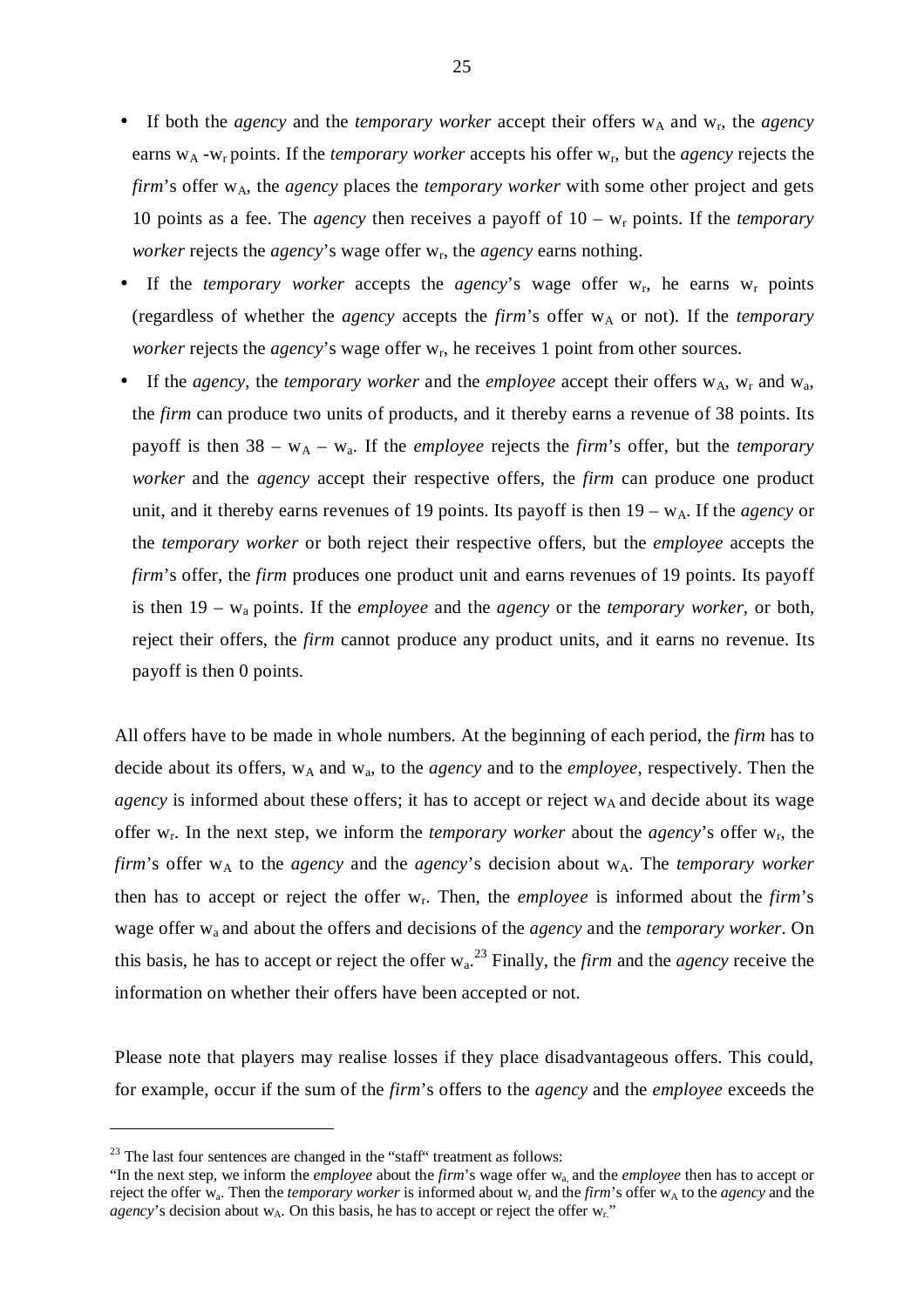revenue from production of 38 points. Such losses in single periods will be balanced by profits in other periods. However, if you accumulate a negative pay-off after 15 rounds, we will ask you to pay your debts by working as a research assistant at our institute (96 points = 1 working hour). If you do not agree to this condition, please leave the experiment now. Before starting the experiment, we would like you to answer a short questionnaire privately. After 10 minutes, we will publicly present the correct solutions to all participants.